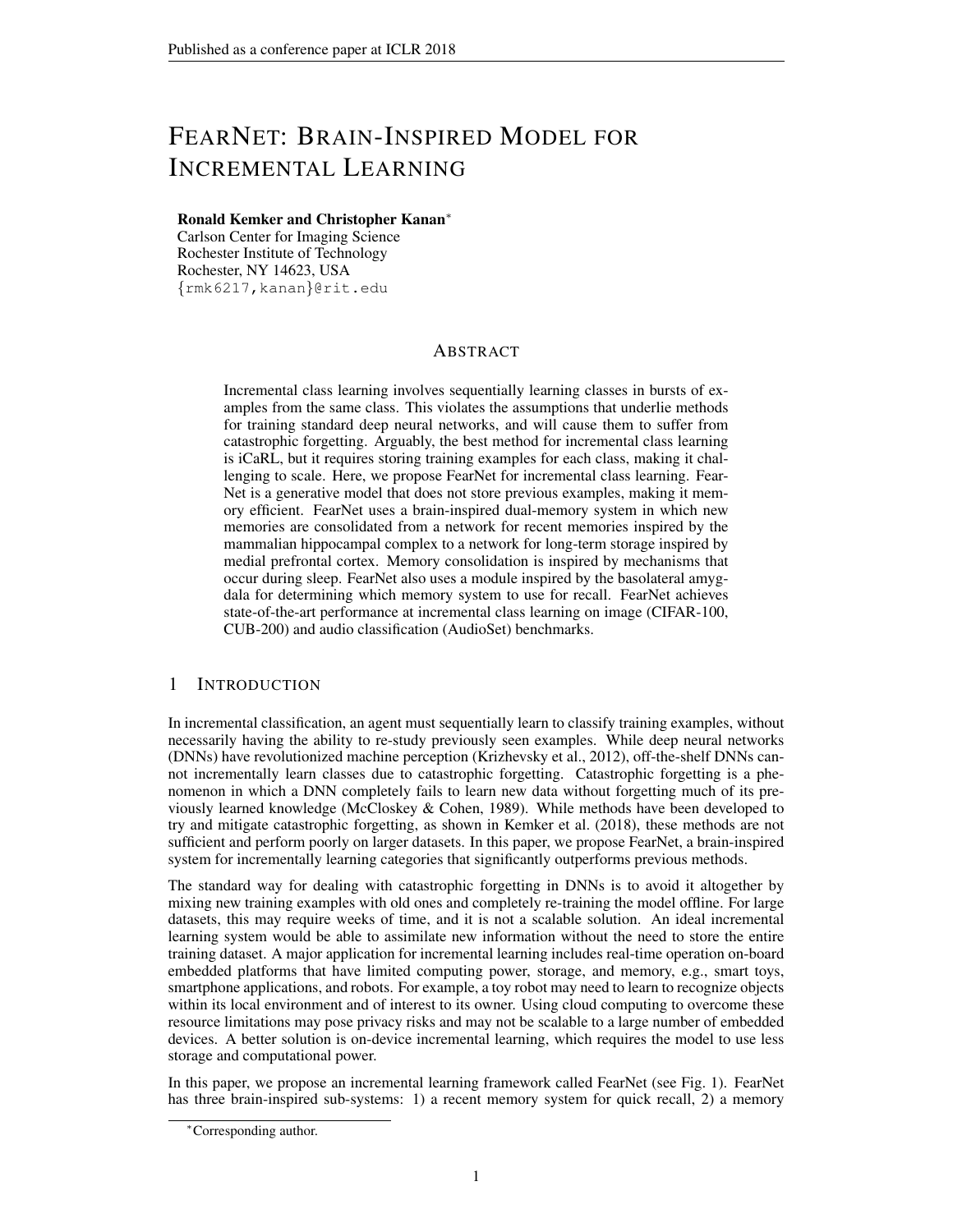system for long-term storage, and 3) a sub-system that determines which memory system to use for a particular example. FearNet mitigates catastrophic forgetting by consolidating recent memories into long-term storage using pseudorehearsal [\(Robins, 1995\)](#page-11-0). Pseudorehearsal allows the network to revisit previous memories during incremental training without the need to store previous training examples, which is more memory efficient.

Problem Formulation: Here, incremental class learning consists of  $T$  study-sessions. At time  $t$ , the learner receives a batch of data  $B_t$ , which contains  $N_t$  labeled training samples, i.e.,  $B_t = \{(\mathbf{x}_j, y_j)\}_{j=1}^{N_t}$ , where  $\mathbf{x}_j \in \mathbb{R}^d$  is the input feature vector to be classified and  $y_j$  is its corresponding label. The number of training samples  $N_t$  may vary between sessions, and the data inside a study-session is not assumed to be independent and identically distributed (iid). During a study session, the learner only has access to its current batch, but it may use its own memory to store information from prior study sessions. We refer to the first session as the model's "base-knowledge," which contains exemplars from  $M \geq 1$  classes. The batches learned in all subsequent sessions contain only one class, i.e., all  $y_j$  will be identical within those sessions.



Novel Contributions: Our contributions include:

1. FearNet's architecture includes three neural networks: one inspired by the hippocampal complex (HC) for recent memories, one inspired by the medial prefrontal cortex (mPFC) for long-term storage, and one <span id="page-1-0"></span>Figure 1: FearNet consists of three braininspired modules based on 1) mPFC (longterm storage), 2) HC (recent storage), and 3) BLA for determining whether to use mPFC or HC for recall.

inspired by the basolateral amygdala (BLA) that determines whether to use HC or mPFC for recall.

- 2. Motivated by memory replay during sleep, FearNet employs a generative autoencoder for pseudorehearsal, which mitigates catastrophic forgetting by generating previously learned examples that are replayed alongside novel information during consolidation. This process does not involve storing previous training data.
- 3. FearNet achieves state-of-the-art results on large image and audio datasets with a relatively small memory footprint, demonstrating how dual-memory models can be scaled.

# 2 RELATED WORK

Catastrophic forgetting in DNNs occurs due to the plasticity-stability dilemma [\(Abraham & Robins,](#page-9-0) [2005\)](#page-9-0). If the network is too plastic, older memories will quickly be overwritten; however, if the network is too stable, it is unable to learn new data. This problem was recognized almost 30 years ago [\(McCloskey & Cohen, 1989\)](#page-10-1). In [French](#page-10-3) [\(1999\)](#page-10-3), methods developed in the 1980s and 1990s are extensively discussed, and French argued that mitigating catastrophic forgetting would require having two separate memory centers: one for the long-term storage of older memories and another to quickly process new information as it comes in. He also theorized that this type of dual-memory system would be capable of consolidating memories from the fast learning memory center to longterm storage.

Catastrophic forgetting often occurs when a system is trained on non-iid data. One strategy for reducing this phenomenon is to mix old examples with new examples, which simulates iid conditions. For example, if the system learns ten classes in a study session and then needs to learn 10 new classes in a later study session, one solution could be to mix examples from the first study session into the later study session. This method is known as rehearsal, and it is one of the earliest methods for reducing catastrophic forgetting [\(Hetherington & Seidenberg, 1989\)](#page-10-4). Rehearsal essentially uses an external memory to strengthen the model's representations for examples learned previously, so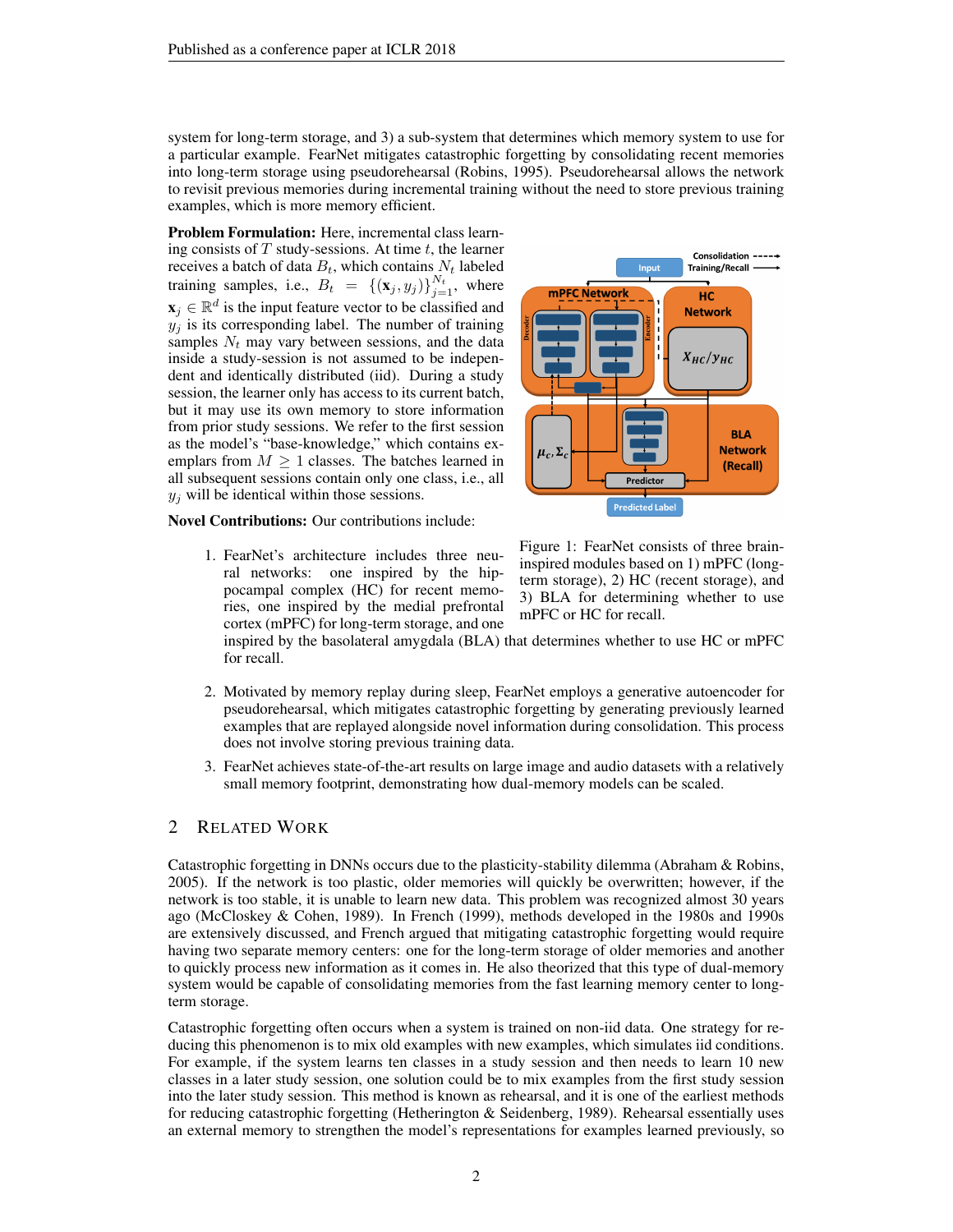that they are not overwritten when learning data from new classes. Rehearsal reduces forgetting, but performance is still worse than offline models. Moreover, rehearsal requires storing all of the training data. [Robins](#page-11-0) [\(1995\)](#page-11-0) argued that storing of training examples was inefficient and of "little interest," so he introduced pseudorehearsal. Rather than replaying past training data, in pseudorehearsal, the algorithm *generates* new examples for a given class. In [Robins](#page-11-0) [\(1995\)](#page-11-0), this was done by creating random input vectors, having the network assign them a label, and then mixing them into the new training data. This idea was revived in [Draelos et al.](#page-9-1) [\(2017\)](#page-9-1), where a generative autoencoder was used to create pseudo-examples for unsupervised incremental learning. This method inspired FearNet's approach to memory consolidation. Pseudorehearsal is related to memory replay that occurs in mammalian brains, which involves reactivation of recently encoded memories in HC so that they can be integrated into long-term storage in mPFC [\(Rasch & Born, 2013\)](#page-10-5).

Recently there has been renewed interest in solving catastrophic forgetting in supervised learning. Many new methods are designed to mitigate catastrophic forgetting when each study session contains a permuted version of the entire training dataset (see [Goodfellow et al.](#page-10-6) [\(2013\)](#page-10-6)). Unlike incremental class learning, all labels are contained in each study session. PathNet uses an evolutionary algorithm to find the optimal path through a large DNN, and then freezes the weights along that path [\(Fernando et al., 2017\)](#page-9-2). It assumes all classes are seen in each study session, and it is not capable of incremental class learning. Elastic Weight Consolidation (EWC) employs a regularization scheme that redirects plasticity to the weights that are least important to previously learned study sessions [\(Kirkpatrick et al., 2017\)](#page-10-7). After EWC learns a study session, it uses the training data to build a Fisher matrix that determines the importance of each feature to the classification task it just learned. EWC was shown to work poorly at incremental class learning in [Kemker et al.](#page-10-2) [\(2018\)](#page-10-2).

The Fixed Expansion Layer (FEL) model mitigates catastrophic forgetting by using sparse updates [\(Coop et al., 2013\)](#page-9-3). FEL uses two hidden layers, where the second hidden layer (i.e., the FEL layer) has connectivity constraints. The FEL layer is much larger than the first hidden layer, is sparsely populated with excitatory and inhibitory weights, and is not updated during training. This limits learning of dense shared representations, which reduces the risk of learning interfering with old memories. FEL requires a large number of units to work well [\(Kemker et al., 2018\)](#page-10-2).

[Gepperth & Karaoguz](#page-10-8) [\(2016\)](#page-10-8) introduced a new approach for incremental learning, which we call Gepp-Net. GeppNet uses a self-organizing map (SOM) to reorganize the input onto a two-dimensional lattice. This serves as a long-term memory, which is fed into a simple linear layer for classification. After the SOM is initialized, it can only be updated if the input is sufficiently novel. This prevents the model from forgetting older data too quickly. GeppNet also uses rehearsal using all previous training data. A variant of Gepp-Net, GeppNet+STM, uses a fixed-size memory buffer to store novel examples. When this buffer is full, it replaces the oldest example. During pre-defined intervals, the buffer is used to train the model. Gepp-Net+STM is better at retaining base-knowledge since it only trains during its consolidation phase, but the STM-free version learns new data better because it updates the model on every novel labeled input.



<span id="page-2-0"></span>Figure 2: iCaRL's performance depends heavily on the number of exemplars per class (EPC) that it stores. Reducing EPC from 20 (blue) to 1 (red) severely impairs its ability to recall older information.

iCaRL [\(Rebuffi et al., 2017\)](#page-11-1) is an incremental class learning framework. Rather than directly using a DNN for classification, iCaRL uses it for supervised representation learning. During a study session, iCaRL updates a DNN using the study session's data and a set of J stored examples from earlier sessions  $(J = 2,000$  for CIFAR-100 in their paper), which is a kind of rehearsal. After a study session, the J examples retained are carefully chosen using herding. After learning the entire dataset, iCaRL has retained  $J/T$  exemplars per class (e.g.,  $J/T = 20$  for CIFAR-100). The DNN in iCaRL is then used to compute an embedding for each stored example, and then the mean embedding for each class seen is computed. To classify a new instance, the DNN is used to compute an embedding for it, and then the class with the nearest mean embedding is assigned. iCaRL's performance is heavily influenced by the number of examples it stores, as shown in Fig. [2.](#page-2-0)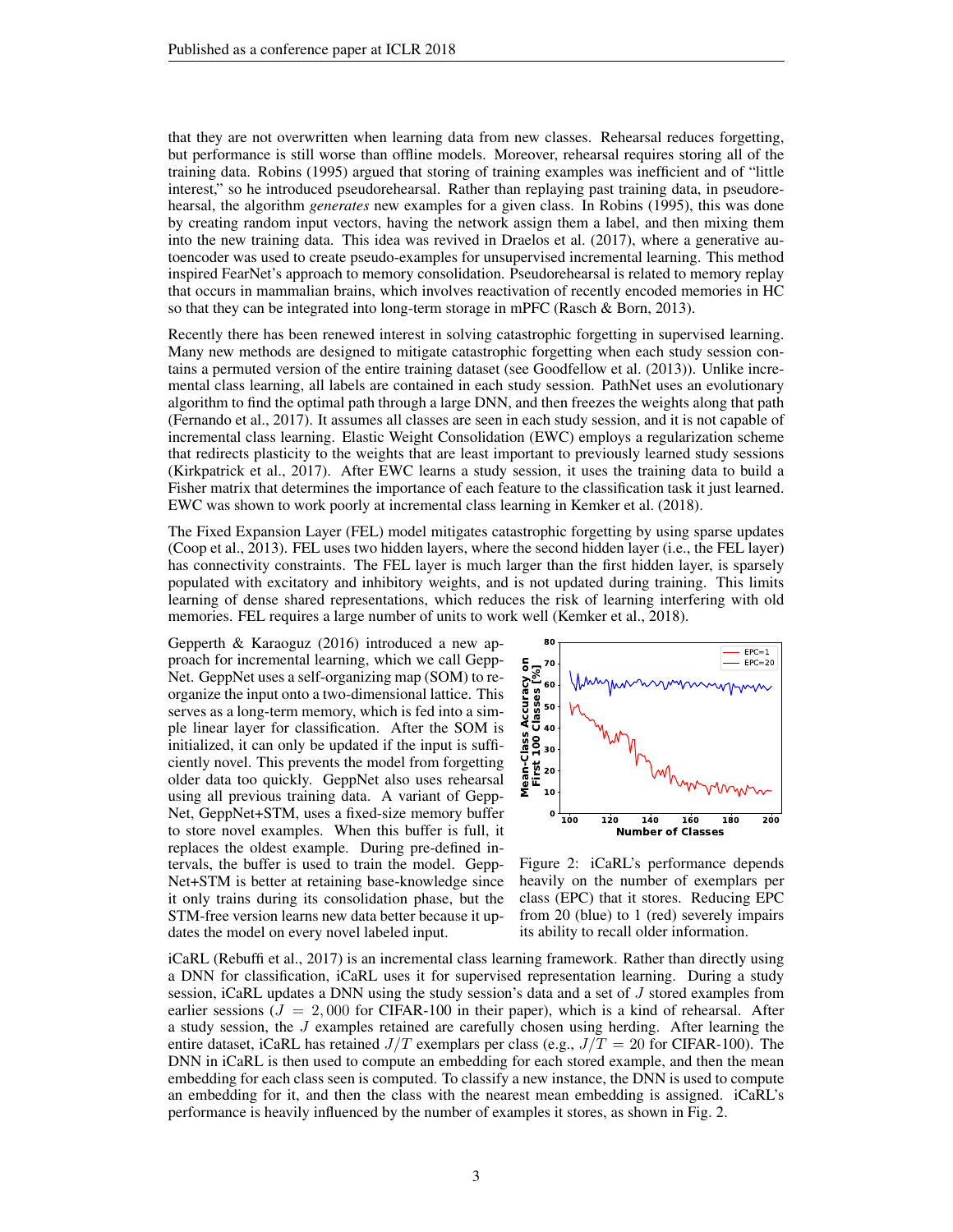# 3 MAMMALIAN MEMORY: NEUROSCIENCE AND MODELS

FearNet is heavily inspired by the dual-memory model of mammalian memory [\(McClelland et al.,](#page-10-9) [1995\)](#page-10-9), which has considerable experimental support from neuroscience [\(Frankland et al., 2004;](#page-9-4) [Takashima et al., 2006;](#page-11-2) [Kitamura et al., 2017;](#page-10-10) [Bontempi et al., 1999;](#page-9-5) [Taupin & Gage, 2002;](#page-11-3) [Gais](#page-10-11) [et al., 2007\)](#page-10-11). This theory proposes that HC and mPFC operate as complementary memory systems, where HC is responsible for recalling recent memories and mPFC is responsible for recalling remote (mature) memories. GeppNet is the most recent DNN to be based on this theory, but it was also independently explored in the 1990s in [French](#page-10-12) [\(1997\)](#page-10-12) and [Ans & Rousset](#page-9-6) [\(1997\)](#page-9-6). In this section, we review some of the evidence for the dual-memory model.

One of the major reasons why HC is thought to be responsible for recent memories is that if HC is bilaterally destroyed, then anterograde amnesia occurs with old memories for semantic information preserved. One mechanism HC may use to facilitate creating new memories is adult neurogenesis. This occurs in HC's dentate gyrus [\(Altman, 1963;](#page-9-7) [Eriksson et al., 1998\)](#page-9-8). The new neurons have higher initial plasticity, but it reduces as time progresses [\(Deng et al., 2010\)](#page-9-9).

In contrast, mPFC is responsible for the recall of remote (long-term) memories [\(Bontempi et al.,](#page-9-5) [1999\)](#page-9-5). [Taupin & Gage](#page-11-3) [\(2002\)](#page-11-3) and [Gais et al.](#page-10-11) [\(2007\)](#page-10-11) showed that mPFC plays a strong role in memory consolidation during REM sleep. [McClelland et al.](#page-10-9) [\(1995\)](#page-10-9) and [Euston et al.](#page-9-10) [\(2012\)](#page-9-10) theorized that, during sleep, HC reactivates recent memories to prevent forgetting which causes these recent memories to replay in mPFC as well, with dreams possibly being caused by this process. After memories are transferred from HC to mPFC, evidence suggests that corresponding memory in HC is erased [\(Poe, 2017\)](#page-10-13).

Recently, [Kitamura et al.](#page-10-10) [\(2017\)](#page-10-10) performed contextual fear conditioning (CFC) experiments in mice to trace the formation and consolidation of recent memories to long-term storage. CFC experiments involve shocking mice while subjecting them to various visual stimuli (i.e., colored lights). They found that BLA, which is responsible for regulating the brain's fear response, would shift where it retrieved the corresponding memory from (HC or mPFC) as that memory was consolidated over time. FearNet follows the memory consolidation theory proposed by [Kitamura et al.](#page-10-10) [\(2017\)](#page-10-10).

## 4 THE FEARNET MODEL

FearNet has two complementary memory centers, 1) a short-term memory system that immediately learns new information for recent recall (HC) and 2) a DNN for the storage of remote memories (mPFC). FearNet also has a separate BLA network that determines which memory center contains the associated memory required for prediction. During sleep phases, FearNet uses a generative model to consolidate data from HC to mPFC through pseudorehearsal. Pseudocode for FearNet is provided in the supplemental material. Because the focus of our work is not representation learning, we use pre-trained ResNet embeddings to obtain features that are fed to FearNet.

## 4.1 DUAL-MEMORY STORAGE

FearNet's HC model is a variant of a probabilistic neural network [\(Specht, 1990\)](#page-11-4). HC computes class conditional probabilities using stored training examples. Formally, HC estimates the probability that an input feature vector  $x$  belongs to class  $k$  as

$$
P_{HC}\left(C=k|\mathbf{x}\right) = \frac{\beta_k}{\sum_{k'} \beta_{k'}}\tag{1}
$$

$$
\beta_k = \begin{cases} \left( \epsilon + \min_j \|\mathbf{x} - \mathbf{u}_{k,j}\|_2 \right)^{-1} & \text{if HC contains instances of class } k\\ 0 & \text{otherwise} \end{cases}
$$
 (2)

where  $\epsilon > 0$  is a regularization parameter and  $\mathbf{u}_{k,j}$  is the j'th stored exemplar in HC for class k. All exemplars are removed from HC after they are consolidated into mPFC.

FearNet's mPFC is implemented using a DNN trained both to reconstruct its input using a symmetric encoder-decoder (autoencoder) and to compute  $P_{mPFC}$  ( $C = k|\mathbf{x}|$ ). The autoencoder enables us to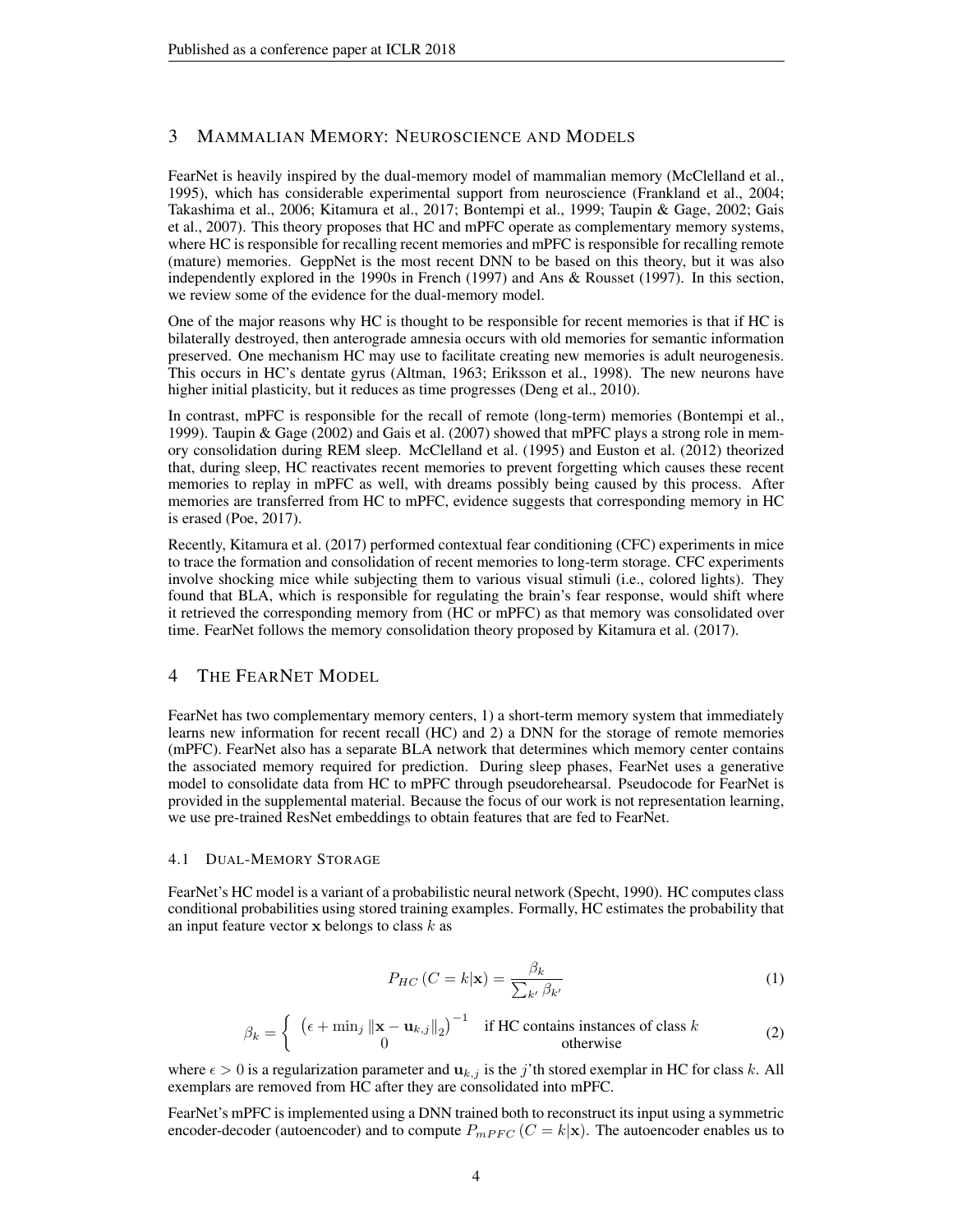<span id="page-4-1"></span>

Figure 3: The mPFC and BLA sub-systems in FearNet. mPFC is responsible for the long-term storage of remote memories. BLA is used during prediction time to determine if the memory should be recalled from short- or long-term memory.

use pseudorehearsal, which is described in more detail in Sec. [4.2.](#page-4-0) The loss function for mPFC is

<span id="page-4-2"></span>
$$
\mathcal{L}_{mPFC} = \mathcal{L}_{class} + \mathcal{L}_{recon},\tag{3}
$$

where  $\mathcal{L}_{class}$  is the supervised classification loss and  $\mathcal{L}_{recon}$  is the unsupervised reconstruction loss, as illustrated in Fig. [3\(a\).](#page-4-1) For  $\mathcal{L}_{class}$ , we use standard softmax loss.  $\mathcal{L}_{recon}$  is the weighted sum of mean squared error (MSE) reconstruction losses from each layer, which is given by

$$
\mathcal{L}_{recon} = \sum_{j=0}^{M} \sum_{i=0}^{H_j - 1} ||h_{encoder,(i,j)} - h_{decoder,(i,j)}||_2^2
$$
 (4)

where M is the number of mPFC layers,  $H_j$  is the number of hidden units in layer j,  $h_{encoder,(i,j)}$ and  $h_{decoder,(i,j)}$  are the outputs of the encoder/decoder at layer j respectively, and  $\lambda_j$  is the reconstruction weight for that layer. mPFC is similar to a Ladder Network [\(Rasmus et al., 2015\)](#page-11-5), which combines classification and reconstruction to improve regularization, especially during lowshot learning. The  $\lambda_i$  hyperparameters were found empirically, with  $\lambda_0$  being largest and decreasing for deeper layers (see supplementary material). This prioritizes the reconstruction task, which makes the generated pseudo-examples more realistic. When training is completed during a study session, all of the data in HC is pushed through the encoder to extract a dense feature representation of the original data, and then we compute a mean feature vector  $\mu_c$  and covariance matrix  $\Sigma_c$  for each class c. These are stored and used to generate pseudo-examples during consolidation (see Sec. [4.2\)](#page-4-0). We study FearNet's performance as a function of how much data is stored in HC in Sec. [6.2.](#page-7-0)

### <span id="page-4-0"></span>4.2 PSEUDOREHEARSAL FOR MEMORY CONSOLIDATION

During FearNet's sleep phase, the original inputs stored in HC are transferred to mPFC using pseudo-examples created by an autoencoder. This process is known as intrinsic replay, and it was used by [Draelos et al.](#page-9-1) [\(2017\)](#page-9-1) for unsupervised learning.

Using the class statistics from the encoder, pseudo-examples for class  $c$  are generated by sampling a Gaussian with mean  $\mu_c$  and covariance matrix  $\Sigma_c$  to obtain  $\hat{\mathbf{x}}_{rand}$ . Then,  $\hat{\mathbf{x}}_{rand}$  is passed through the decoder to generate a pseudo-example. To create a balanced training set, for each class that mPFC has learned, we generate  $\lfloor m \rfloor$  pseudo-examples, where m is the average number of examples per class stored in HC. The pseudo-examples are mixed with the data in HC, and the mixture is used to fine-tune mPFC using backpropagation. After consolidation, all units in HC are deleted.

#### 4.3 NETWORK SELECTION USING BLA

During prediction, FearNet uses the BLA network (Fig. [3\(b\)\)](#page-4-2) to determine whether to classify an input x using HC or mPFC. This can be challenging because if HC has only been trained on one class, it will put all of its probability mass on that class, whereas mPFC will likely be less confident. The output of BLA is given by  $A(x)$  and will be a value between 0 and 1, with a 1 indicating mPFC should be used. BLA is trained after each study session using only the data in HC and with pseudoexamples generated with mPFC, using the same procedure described in Sec. [4.2.](#page-4-0) Instead of using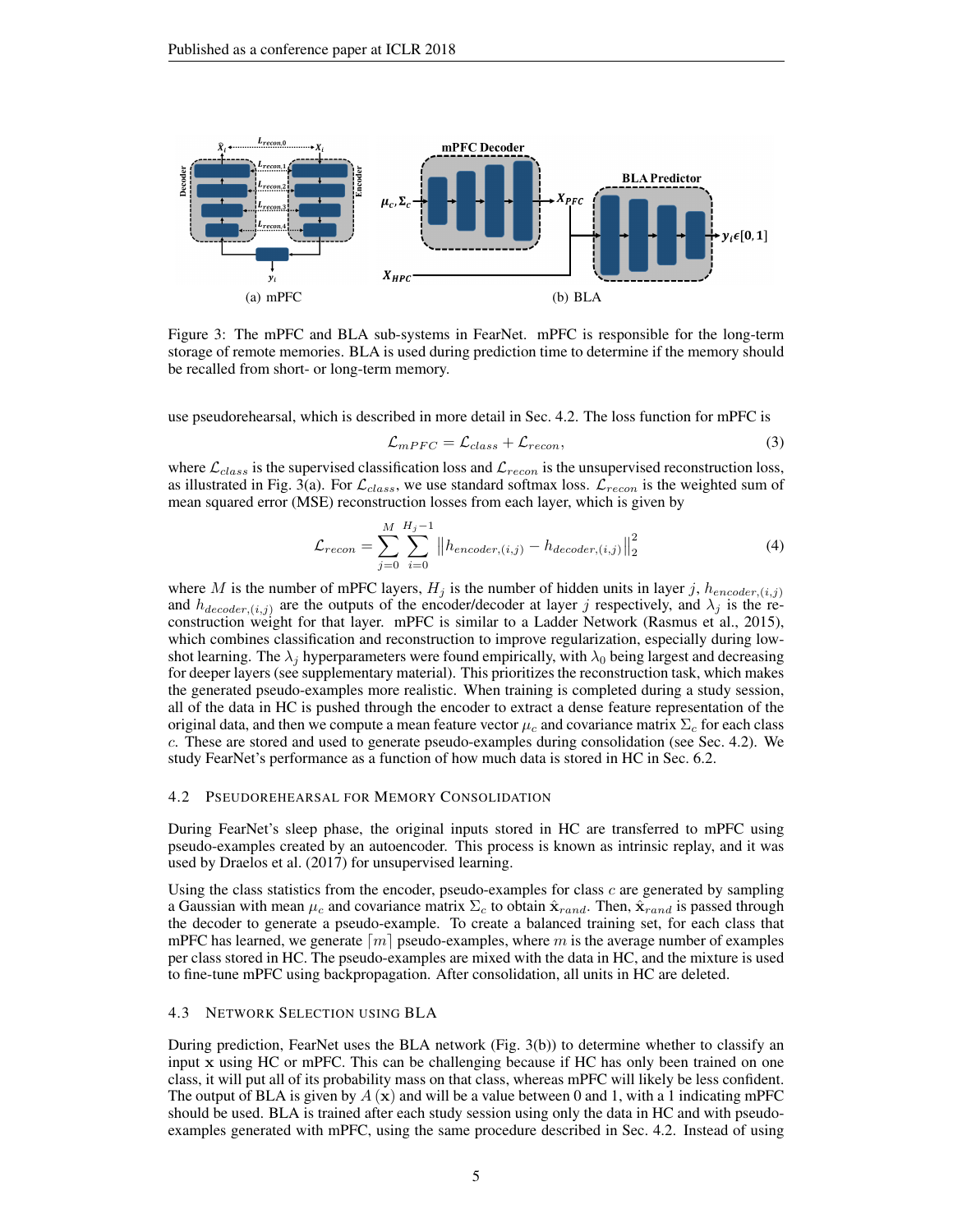solely BLA to determine which network to use, we found that combining its output with those of mPFC and HC improved results. The predicted class  $\hat{y}$  is computed as

$$
\hat{y} = \begin{cases}\n\arg \max_{k'} P_{HC} (C = k' | \mathbf{x}) & \text{if } \psi > \max_{k} P_{mPFC} (C = k | \mathbf{x}) \\
\arg \max_{k'} P_{mPFC} (C = k' | \mathbf{x}) & \text{otherwise}\n\end{cases}
$$
\n(5)

where

$$
\psi = \left(1 - A\left(\mathbf{x}\right)\right)^{-1} \max_{k} P_{HC} \left(C = k|\mathbf{x}\right) A\left(\mathbf{x}\right)
$$

 $\psi$  is the probability of the class according to HC weighted by the confidence that the associated memory is actually stored in HC. BLA has the same number of layers/units as the mPFC encoder, and uses a logistic output unit. We discuss alternative BLA models in supplemental material.

# 5 EXPERIMENTAL SETUP

Evaluating Incremental Learning Performance. To evaluate how well the incrementally trained models perform compared to an offline model, we use the three metrics proposed in [Kemker et al.](#page-10-2) [\(2018\)](#page-10-2). After each study session t in which a model learned a new class  $k$ , we compute the model's test accuracy on the new class  $(\alpha_{new,t})$ , the accuracy on the base-knowledge  $(\alpha_{base,t})$ , and the accuracy of all of the test data seen to this point  $(\alpha_{all,t})$ . After all T study sessions are complete, a model's ability to retain the base-knowledge is given by  $\Omega_{base} = \frac{1}{T-1} \sum_{t=2}^{T} \frac{\alpha_{base,t}}{\alpha_{offlin}}$  $\frac{\alpha_{base,t}}{\alpha_{offline}}$ , where  $\alpha_{offline}$  is the accuracy of a multi-layer perceptron (MLP) trained offline (i.e., it is given all of the training data at once). The model's ability to immediately recall new information is measured by  $\Omega_{new} = \frac{1}{T-1} \sum_{t=2}^{T} \alpha_{new,t}$ . Finally, we measure how well the model does on all available test data with  $\Omega_{all} = \frac{1}{T-1} \sum_{t=2}^{T} \frac{\alpha_{all,t}}{\alpha_{offlir}}$  $\frac{\alpha_{all,t}}{\alpha_{offline}}$ . The  $\Omega_{all}$  metric shows how well new memories are integrated into the model over time. For all of the metrics, higher values indicate superior performance. Both  $\Omega_{base}$ and  $\Omega_{all}$  are relative to an offline MLP model, so a value of 1 indicates that a model has similar performance to the offline baseline. This allows results across datasets to be better compared. Note that  $\Omega_{base} > 1$  and  $\Omega_{all} > 1$  only if the incremental learning algorithm is more accurate than the offline model, which can occur due to better regularization strategies employed by different models.

Datasets. We evaluate all of the models on three benchmark datasets (Table [1\)](#page-5-0): CIFAR-100, CUB-200, and AudioSet. CIFAR-100 is a popular image classification dataset containing 100 mutually-exclusive object categories, and it was used in [Rebuffi et al.](#page-11-1) [\(2017\)](#page-11-1) to evaluate iCaRL. All images are  $32 \times 32$  pixels. CUB-200 is a fine-grained image classification dataset containing high resolution images of 200 different bird

|                            | <b>CIFAR-100</b> | <b>CUB-200</b>   | <b>AudioSet</b> |
|----------------------------|------------------|------------------|-----------------|
| <b>Classification Task</b> | <b>RGB</b> Image | <b>RGB</b> Image | Audio           |
| <b>Classes</b>             | 100              | 200              | 100             |
| <b>Feature Shape</b>       | 2.048            | 2.048            | 1.280           |
| <b>Train Samples</b>       | 50,000           | 5.994            | 28,779          |
| <b>Test Samples</b>        | 10,000           | 5.794            | 5.523           |
| <b>Train Samples/Class</b> | 500              | 29-30            | 250-300         |
| <b>Test Samples/Class</b>  | 100              | $11 - 30$        | $43 - 62$       |

#### <span id="page-5-0"></span>Table 1: Dataset Specifications

species [\(Welinder et al., 2010\)](#page-11-6). We use the 2011 version of the dataset. AudioSet is an audio classification dataset [\(Gemmeke et al., 2017\)](#page-10-14). We use the variant of AudioSet used by [Kemker et al.](#page-10-2) [\(2018\)](#page-10-2), which contains a 100 class subset such that none of the classes were super- or sub-classes of one another. Also, since the AudioSet data samples can have more than one class, the chosen samples had only one of the 100 classes chosen in this subset.

For CIFAR-100 and CUB-200, we extract ResNet-50 image embeddings as the input to each of the models, where ResNet-50 was pre-trained on ImageNet [\(He et al., 2016\)](#page-10-15). We use the output after the mean pooling layer and normalize the features to unit length. For AudioSet, we use the audio CNN embeddings produced by pre-training the model on the YouTube-8M dataset [\(Abu-El-Haija](#page-9-11) [et al., 2016\)](#page-9-11). We use the pre-extracted AudioSet feature embeddings, which represent ten second sound clips (i.e., ten 128-dimensional vectors concatenated in order).

Comparison Models. We compare FearNet to FEL, GeppNet, GeppNet+STM, iCaRL, and an onenearest neighbor (1-NN). FEL, GeppNet, and GeppNet+STM were chosen due to their previously reported efficacy at incremental class learning in [Kemker et al.](#page-10-2) [\(2018\)](#page-10-2). iCARL is explicitly designed for incremental class learning, and represents the state-of-the-art on this problem. We compare against 1-NN due to its similarity to our HC model. 1-NN does not forget any previously observed examples, but it tends to have worse generalization error than parametric methods and requires storing all of the training data.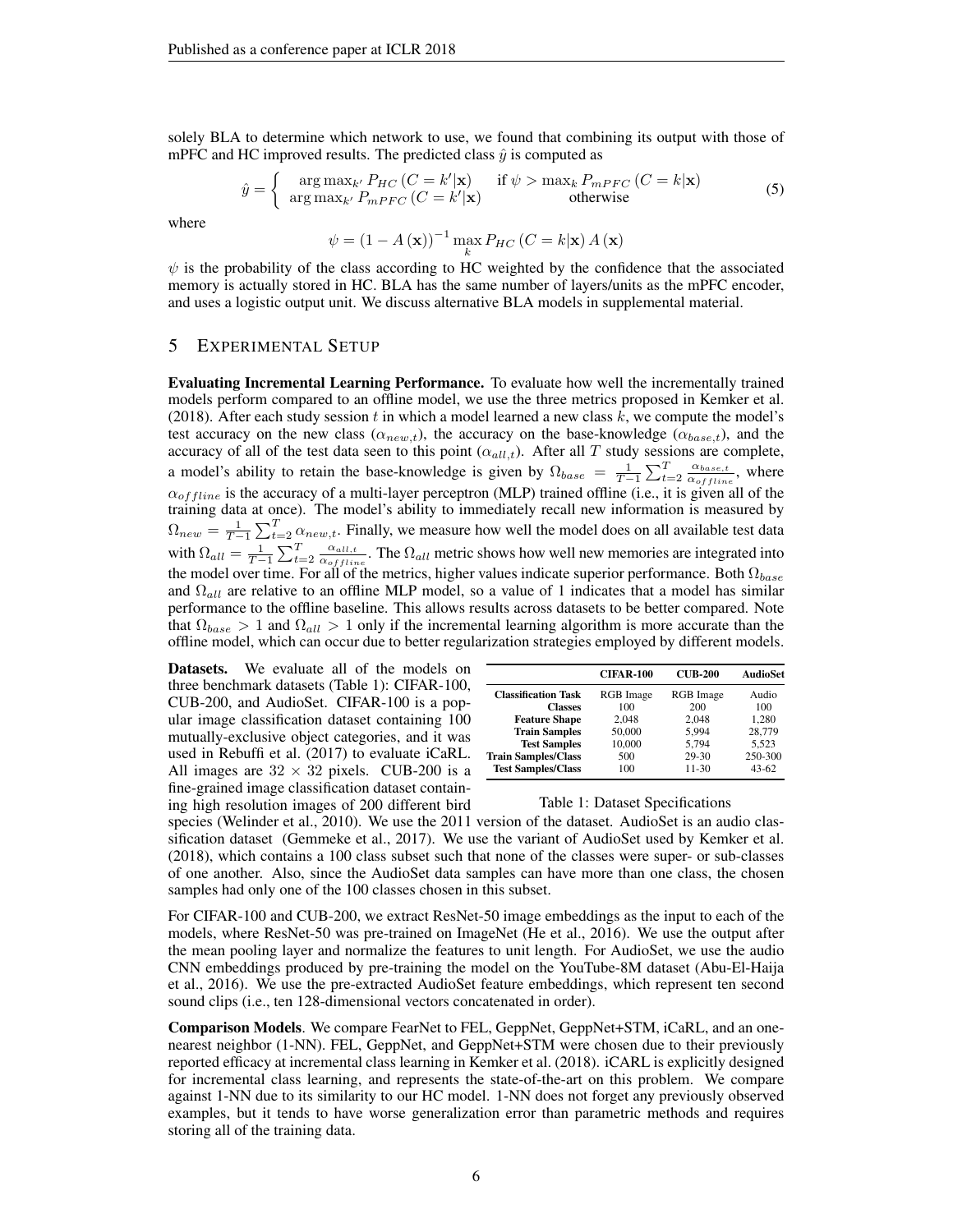

<span id="page-6-0"></span>Figure 4: Mean-class test accuracy of all classes seen so far.

In each of our experiments, all models take the same feature embedding as input for a given dataset. This required modifying iCaRL by turning its CNN into a fully connected network. We performed a hyperparameter search for each model/dataset combination to tune the number of units and layers (see Supplemental Materials).

Training Parameters. FearNet was implemented in Tensorflow. For mPFC and BLA, each fully connected layer uses an exponential linear unit activation function [\(Clevert et al., 2016\)](#page-9-12). The output of the encoder also connects to a softmax output layer. Xavier initialization is used to initialize all weight layers [\(Glorot & Bengio, 2010\)](#page-10-16), and all of the biases are initialized to one. BLA's architecture is identical to mPFC's encoder, except it has a logistic output unit, instead of a softmax layer.

mPFC and BLA were trained using NAdam. We train mPFC on the base-knowledge set for 1,000 epochs, consolidate HC over to mPFC for 60 epochs, and train BLA for 20 epochs. Because mPFC's decoder is vital to preserving memories, its learning rate is  $1/100$  times lower than the encoder. We performed a hyperparameter search for each dataset and model, varying the model shape (64-1,024 units), depth (2-4 layers), and how often to sleep (see Sec. [6.2\)](#page-7-0). Across datasets, mPFC and BLA performed best with two hidden layers, but the number of units per layer varied across datasets. The specific values used for each dataset are given in supplemental material. In preliminary experiments, we found no benefit to adding weight decay to mPFC, likely because the reconstruction task helps regularize the model.

# 6 EXPERIMENTAL RESULTS

Unless otherwise noted, each class is only seen in one unique study-session and the first baseknowledge study session contains half the classes in the dataset. We perform additional experiments to study how changing the number of base-knowledge classes affects performance in Sec. [6.2.](#page-7-0) Unless otherwise noted, FearNet sleeps every 10 study sessions across datasets.

## <span id="page-6-2"></span>6.1 STATE-OF-THE-ART COMPARISON

Table [2](#page-7-1) shows incremental class learning summary results for all six methods. FearNet achieves the best  $\Omega_{base}$  and  $\Omega_{all}$  on all three datasets. Fig. [4](#page-6-0) shows that FearNet more closely resembles the offline MLP baseline than other methods.  $\Omega_{new}$  measures test accuracy on the most recently trained class. <sup>[1](#page-6-1)</sup> For FearNet, this measures the performance of HC and BLA.  $\Omega_{new}$  does not account for how well the class was consolidated into mPFC which happens later during a sleep phase; however,  $\Omega_{all}$  does account for this. FEL achieves a high  $\Omega_{new}$  score because it is able to achieve nearly perfect test accuracy on every new class it learns, but this results in forgetting more quickly than FearNet. 1-NN is similar to our HC model; but on its own, it fails to generalize as well as FearNet, is memory inefficient, and is slow to make predictions. The final mean-class test accuracy for the offline MLP used to normalize the metrics is 69.9% for CIFAR-100, 59.8% for CUB-200, and 45.8% for AudioSet.

<span id="page-6-1"></span> ${}^{1}\Omega_{new}$  is not scaled with  $\alpha_{offline}$ , so it does not have the same scale as  $\Omega_{base}$  and  $\Omega_{all}$ .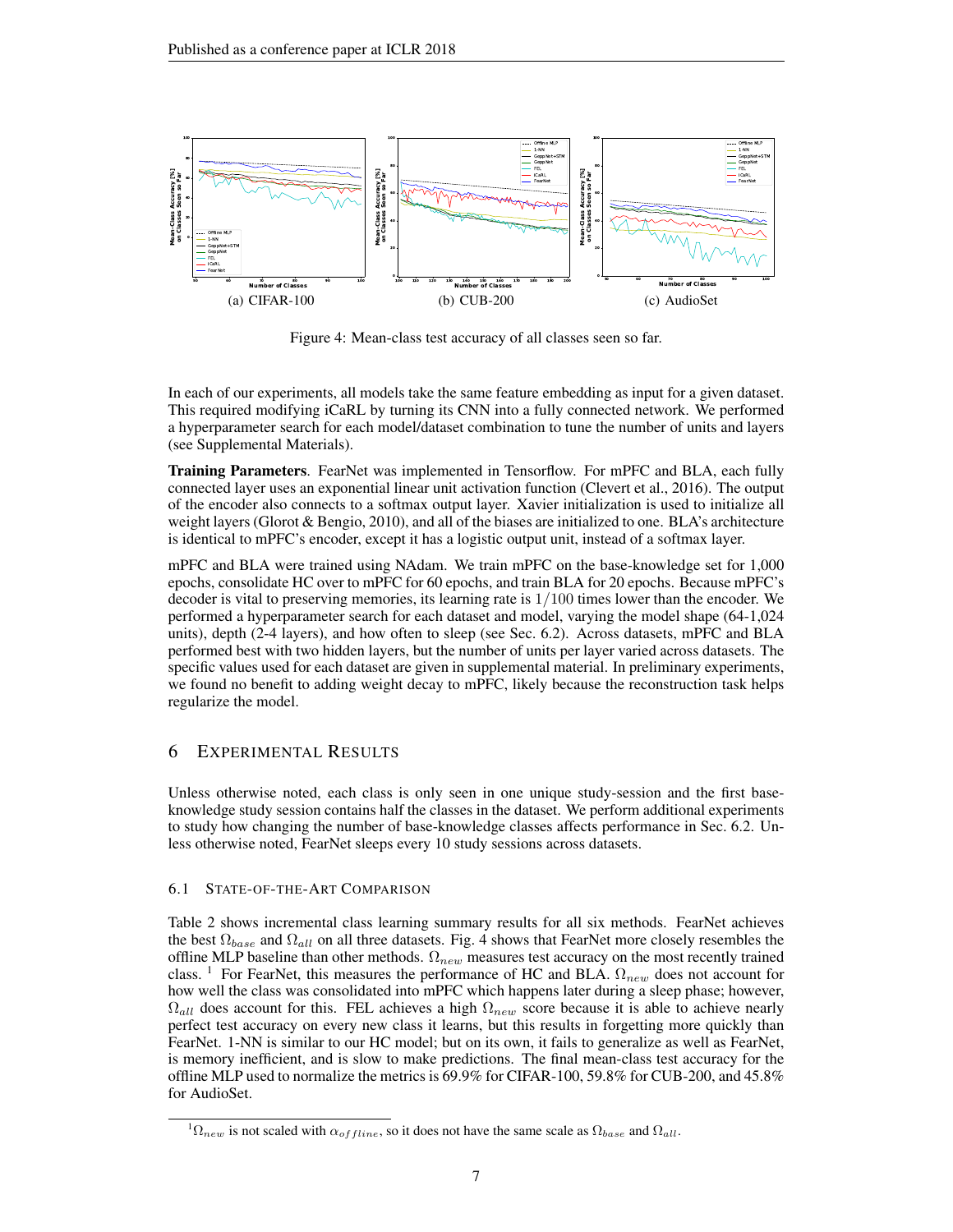| Model                                                                                | <b>CIFAR-100</b> |  |  | <b>CUB-200</b> |  |  | AudioSet |  |  | Mean                                                                                                                                                                                                                          |  |
|--------------------------------------------------------------------------------------|------------------|--|--|----------------|--|--|----------|--|--|-------------------------------------------------------------------------------------------------------------------------------------------------------------------------------------------------------------------------------|--|
|                                                                                      |                  |  |  |                |  |  |          |  |  | $\begin{array}{ l } \hline \Omega_{base} \;\; \Omega_{new} \;\; \Omega_{all} \;\;  \Omega_{base} \;\; \Omega_{new} \;\; \Omega_{all} \;\;  \Omega_{base} \;\; \Omega_{all} \;\;  \Omega_{base} \;\; \Omega_{all} \end{array}$ |  |
| 1-Nearest Neighbor 0.878 0.648 0.879 0.746 0.434 0.694 0.655 0.269 0.613 0.760 0.729 |                  |  |  |                |  |  |          |  |  |                                                                                                                                                                                                                               |  |
| GeppNet+STM                                                                          |                  |  |  |                |  |  |          |  |  | $\vert 0.866 \vert 0.408 \vert 0.800 \vert 0.764 \vert 0.204 \vert 0.645 \vert 0.941 \vert 0.372 \vert 0.861 \vert 0.857 \vert 0.769$                                                                                         |  |
| <b>GeppNet</b>                                                                       |                  |  |  |                |  |  |          |  |  | $0.833$ $0.529$ $0.754$ $0.727$ $0.558$ $0.645$ $0.932$ $0.499$ $0.879$ $0.831$ $0.759$                                                                                                                                       |  |
| FEL.                                                                                 |                  |  |  |                |  |  |          |  |  | $0.707$ 0.999 0.619 0.702 0.976 0.641 0.491 1.000 0.456 0.633 0.572                                                                                                                                                           |  |
| iCaRL                                                                                |                  |  |  |                |  |  |          |  |  | $0.746$ $0.807$ $0.749$ $0.942$ $0.547$ $0.864$ $0.740$ $0.487$ $0.733$ $0.801$ $0.782$                                                                                                                                       |  |
| FearNet                                                                              |                  |  |  |                |  |  |          |  |  | $0.927$ 0.824 0.947 0.924 0.598 0.891 0.962 0.455 0.932 0.938 0.923                                                                                                                                                           |  |

<span id="page-7-1"></span>Table 2: State-of-the-art comparison on CIFAR-100, CUB-200, and AudioSet. The best  $\Omega_{all}$  for each dataset are in **bold**.  $\Omega_{base}$  and  $\Omega_{all}$  are normalized by the offline MLP baseline.

|                 | <b>CIFAR-100</b> |          |        | <b>CUB-200</b> | AudioSet      |          |  |
|-----------------|------------------|----------|--------|----------------|---------------|----------|--|
|                 | <b>Oracle</b>    | With BLA | Oracle | With BLA       | <b>Oracle</b> | With BLA |  |
| $\Omega_{base}$ | 0.965            | 0.927    | 0.968  | 0.924          | 0.970         | 0.962    |  |
| $\Omega_{new}$  | 0.912            | 0.824    | 0.729  | 0.598          | 0.701         | 0.455    |  |
| $\Omega_{all}$  | 1.002            | 0.947    | 0.936  | 0.891          | 0.972         | 0.932    |  |

<span id="page-7-2"></span>Table 3: FearNet performance when the location of the associated memory is known using an oracle versus using BLA.

#### <span id="page-7-0"></span>6.2 ADDITIONAL EXPERIMENTS

Novelty Detection with BLA. We evaluated the performance of BLA by comparing it to an oracle version of FearNet, i.e., a version that knew if the relevant memory was stored in either mPFC or HC. Table [3](#page-7-2) shows that FearNet's BLA does a good job at predicting which network to use; however, the decrease in  $\Omega_{new}$  suggests BLA is sometimes using mPFC when it should be using HC.

When should the model sleep? To study how the frequency of memory consolidation affects FearNet's performance, we trained FearNet on CUB-200 and varied the sleep frequency from 1-15 study sessions. When FearNet increases the number of classes it learns before sleeping (Fig. [5\)](#page-7-3), it is better able to retain its base-knowledge, but this reduces its ability to recall new information. In humans, sleep deprivation is known to impair new learning [\(Yoo et al., 2007\)](#page-11-7), and that forgetting occurs during sleep [\(Poe, 2017\)](#page-10-13). Each time FearNet sleeps, the mPFC weights are perturbed which can cause it to gradually forget older memories. Sleeping less causes HC's recall performance to deteriorate.

Multi-Modal Incremental Learning. As shown in Sec. [6.1,](#page-6-2) FearNet can incrementally learn and retain information from a single dataset, but how does it perform if new inputs differ greatly from previously learned ones? This scenario is one of the first shown to cause catastrophic forgetting in MLPs. To study this, we trained FearNet to incrementally learn CIFAR-100 and AudioSet, which after training is a 200-way classification problem. To do this, AudioSet's features are zero-padded to make them the same length as CIFAR-100s. Table [4](#page-7-4) shows the performance of FearNet for three separate training paradigms: 1) FearNet learns CIFAR-100 as the base-



<span id="page-7-3"></span>Figure 5: FearNet performance as the sleep frequency decreases.

|                                | <b>Base-Knowledge</b>        |       |       |  |  |  |  |  |  |  |
|--------------------------------|------------------------------|-------|-------|--|--|--|--|--|--|--|
|                                | CIFAR-100 AudioSet 50/50 Mix |       |       |  |  |  |  |  |  |  |
|                                | 0.995                        | 0.845 | 0.837 |  |  |  |  |  |  |  |
| $\Omega_{base} \ \Omega_{new}$ | 0.693                        | 0.903 | 0.822 |  |  |  |  |  |  |  |
| $\Omega_{all}$                 | 0.854                        | 0.634 | 0.820 |  |  |  |  |  |  |  |

<span id="page-7-4"></span>Table 4: Multi-modal incremental learning experiment. FearNet was trained with various base-knowledge sets (column-header) and then incrementally trained on all remaining data.

knowledge and then incrementally learns AudioSet; 2) FearNet learns AudioSet as the baseknowledge and then incrementally learns CIFAR-100; and 3) the base-knowledge contains a 50/50 split from both datasets with FearNet incrementally learning the remaining classes. Our results suggest FearNet is capable of incrementally learning multi-modal information, if the model has a good starting point (high base-knowledge); however, if the model starts with lower base-knowledge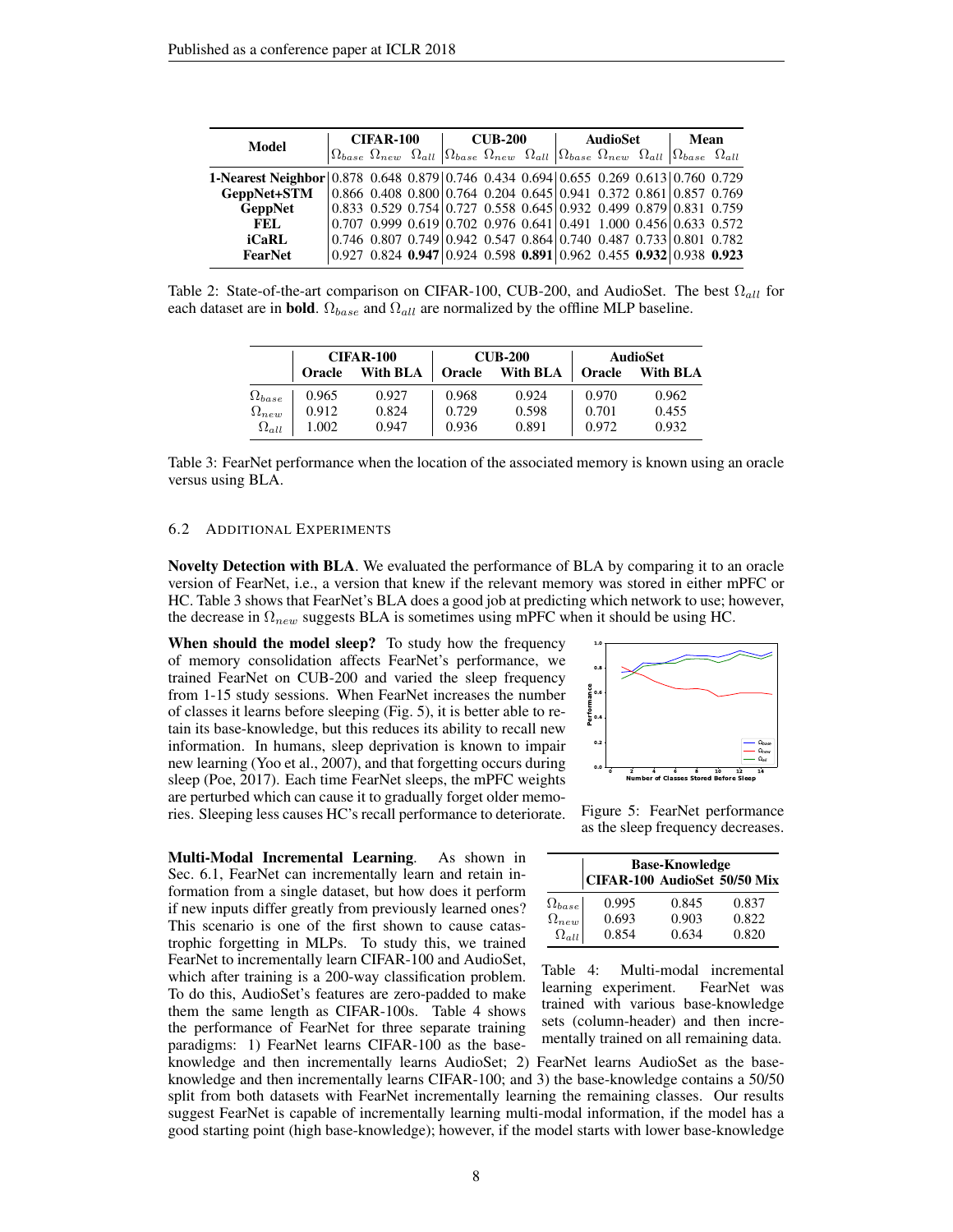performance (e.g., AudioSet), the model struggles to learn new information incrementally (see Supplemental Material for detailed plots).

Base-Knowledge Effect on Performance. In this section, we examine how the size of the baseknowledge (i.e., number of classes) affects FearNet's performance on CUB-200. To do this, we varied the size of the base-knowledge from 10-150 classes, with the remaining classes learned incrementally. Detailed plots are provided in the Supplemental Material. As the base-knowledge size increases, there is a noticeable increase in overall model performance because 1) mPFC has a better learned representation from a larger quantity of data and 2) there are not as many incremental learning steps remaining for the dataset, so the base-knowledge performance is less perturbed.

# 7 DISCUSSION

FearNet's mPFC is trained to both discriminate examples and also generate new examples. While the main use of mPFC's generative abilities is to enable psuedorehearsal, this ability may also help make the model more robust to catastrophic forgetting. [Gillies](#page-10-17) [\(1991\)](#page-10-17) observed that unsupervised networks are more robust (but not immune) to catastrophic forgetting because there are no target outputs to be forgotten. Since the pseudoexample generator is learned as a unsupervised reconstruction task, this could explain why FearNet is slow to forget old information.

Table [5](#page-8-0) shows the memory requirements for each model in Sec. [6.1](#page-6-2) for learning CIFAR-100 and a hypothetical extrapolation for learning 1,000 classes. This chart accounts for a fixed model capacity and storage of any data or class statistics. FearNet's memory footprint is comparatively small because it only stores class statistics rather than some or all of the raw training data, which makes it better suited for deployment.

| Model          | 100 Classes | 1,000 Classes |
|----------------|-------------|---------------|
| $1-NN$         | 4.1 GB      | $40.9$ GB     |
| GeppNet+STM    | 4.1 GB      | 41.0 GB       |
| <b>GeppNet</b> | 4.1 GB      | 41.0 GB       |
| FEL.           | 272.5 MB    | 395.0 MB      |
| iCaRL          | 17.6 MB     | 166.0 MB      |
| FearNet        | 10.7 MB     | 74.4 MB       |

An open question is how to deal with storage and updating of class statistics if classes are seen in more than one study sessions. One possibility is to use a running update for the class means and covariances, but it may <span id="page-8-0"></span>Table 5: Memory requirements to train CIFAR-100 and the amount of memory that would be required if these models were trained up to 1,000 classes.

be better to favor the data from the most recent study session due to learning in the autoencoder.

FearNet assumed that the output of the mPFC encoder was normally distributed for each class, which may not be the case. It would be interesting to consider modeling the classes with a more complex model, e.g., a Gaussian Mixture Model. [Robins](#page-11-0) [\(1995\)](#page-11-0) showed that pseudorehearsal worked reasonably well with randomly generated vectors because they were associated with the weights of a given class. Replaying these vectors strengthened their corresponding weights, which could be what is happening with the pseudo-examples generated by FearNet's decoder.

The largest impact on model size is the stored covariance matrix  $\Sigma_c$  for each class. We tested a variant of FearNet that used a diagonal  $\Sigma_c$  instead of a full covariance matrix. Table [6](#page-8-1) shows that performance degrades, but FearNet still works.

FearNet can be adapted to other paradigms, such as unsupervised learning and regression. For unsupervised learning, FearNet's mPFC already does a form of it implicitly. For regression, this would require changing mPFC's loss function and may require grouping input feature vectors into similar collections. FearNet could also be adapted to perform the supervised data permutation experiment per-

|                   | Full<br>Covariance | <b>Diagonal</b><br>Covariance |
|-------------------|--------------------|-------------------------------|
| $\Omega_{base}$   | 0.942              | 0.781                         |
| $\Omega_{new}$    | 0.805              | 0.877                         |
| $\Omega_{all}$    | 0.959              | 0.800                         |
| <b>Model Size</b> | 10.7 MB            | 3.8 MB                        |

<span id="page-8-1"></span>Table 6: Using a diagonal covariance matrix for FearNet's class statistics instead of a full covariance matrix on CIFAR-100.

formed by [Goodfellow et al.](#page-10-6) [\(2013\)](#page-10-6) and [Kirkpatrick et al.](#page-10-7) [\(2017\)](#page-10-7). This would likely require storing statistics from previous permutations and classes. FearNet would sleep between learning different permutations; however, if the number of classes was high, recent recall may suffer.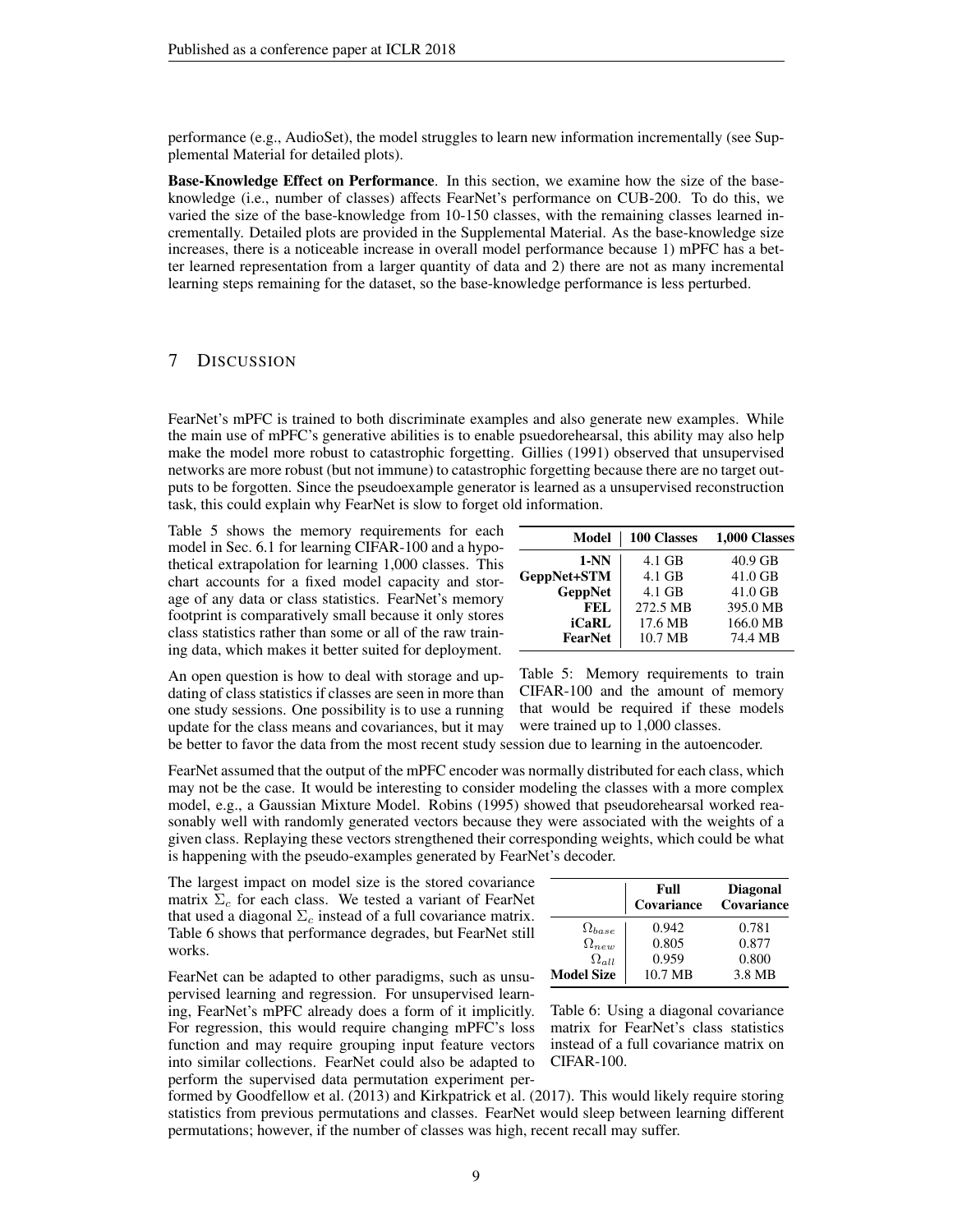# 8 CONCLUSION

In this paper, we proposed a brain-inspired framework capable of incrementally learning data with different modalities and object classes. FearNet outperforms existing methods for incremental class learning on large image and audio classification benchmarks, demonstrating that FearNet is capable of recalling and consolidating recently learned information while also retaining old information. In addition, we showed that FearNet is more memory efficient, making it ideal for platforms where size, weight, and power requirements are limited. Future work will include 1) integrating BLA directly into the model (versus training it independently); 2) replacing HC with a semi-parametric model; 3) learning the feature embedding from raw inputs; and 4) replacing the pseduorehearsal mechanism with a generative model that does not require the storage of class statistics, which would be more memory efficient.

## **REFERENCES**

- <span id="page-9-0"></span>Wickliffe C Abraham and Anthony Robins. Memory retention–the synaptic stability versus plasticity dilemma. *Trends in Neurosciences*, 28(2):73–78, 2005.
- <span id="page-9-11"></span>Sami Abu-El-Haija, Nisarg Kothari, Joonseok Lee, et al. Youtube-8m: A large-scale video classification benchmark. *arXiv:1609.08675*, 2016.
- <span id="page-9-7"></span>Joseph Altman. Autoradiographic investigation of cell proliferation in the brains of rats and cats. *The Anatomical Record*, 145(4):573–591, 1963.
- <span id="page-9-6"></span>Bernard Ans and Stphane Rousset. Avoiding catastrophic forgetting by coupling two reverberating neural networks. *Comptes Rendus de l'Acadmie des Sciences - Series III - Sciences de la Vie*, 320 (12):989 – 997, 1997. ISSN 0764-4469.
- <span id="page-9-5"></span>Bruno Bontempi, Catherine Laurent-Demir, Claude Destrade, and Robert Jaffard. Time-dependent reorganization of brain circuitry underlying long-term memory storage. *Nature*, 400(6745):671– 675, 1999.
- <span id="page-9-12"></span>Djork-Arne Clevert, Thomas Unterthiner, and Sepp Hochreiter. Fast and accurate deep network ´ learning by exponential linear units (elus). In *ICLR*, 2016.
- <span id="page-9-3"></span>Robert Coop, Aaron Mishtal, and Itamar Arel. Ensemble learning in fixed expansion layer networks for mitigating catastrophic forgetting. *IEEE Trans. on Neural Networks and Learning Systems*, 24(10):1623–1634, 2013.
- <span id="page-9-9"></span>Wei Deng, James B Aimone, and Fred H Gage. New neurons and new memories: how does adult hippocampal neurogenesis affect learning and memory? *Nature Reviews Neuroscience*, 11(5): 339–350, 2010.
- <span id="page-9-1"></span>Timothy J Draelos, Nadine E Miner, Christopher C Lamb, Jonathan A Cox, Craig M Vineyard, Kristofor D Carlson, William M Severa, Conrad D James, and James B Aimone. Neurogenesis deep learning: Extending deep networks to accommodate new classes. In *International Joint Conference on Neural Networks*, pp. 526–533. IEEE, 2017.
- <span id="page-9-8"></span>Peter S Eriksson, Ekaterina Perfilieva, Thomas Bjork-Eriksson, Ann-Marie Alborn, Claes Nordborg, ¨ Daniel A Peterson, and Fred H Gage. Neurogenesis in the adult human hippocampus. *Nature medicine*, 4(11):1313–1317, 1998.
- <span id="page-9-10"></span>David R Euston, Aaron J Gruber, and Bruce L McNaughton. The role of medial prefrontal cortex in memory and decision making. *Neuron*, 76(6):1057–1070, 2012.
- <span id="page-9-2"></span>Chrisantha Fernando, Dylan Banarse, Charles Blundell, Yori Zwols, David Ha, Andrei A Rusu, Alexander Pritzel, and Daan Wierstra. Pathnet: Evolution channels gradient descent in super neural networks. *arXiv:1701.08734*, 2017.
- <span id="page-9-4"></span>Paul W Frankland, Bruno Bontempi, Lynn E Talton, Leszek Kaczmarek, and Alcino J Silva. The involvement of the anterior cingulate cortex in remote contextual fear memory. *Science*, 304 (5672):881–883, 2004.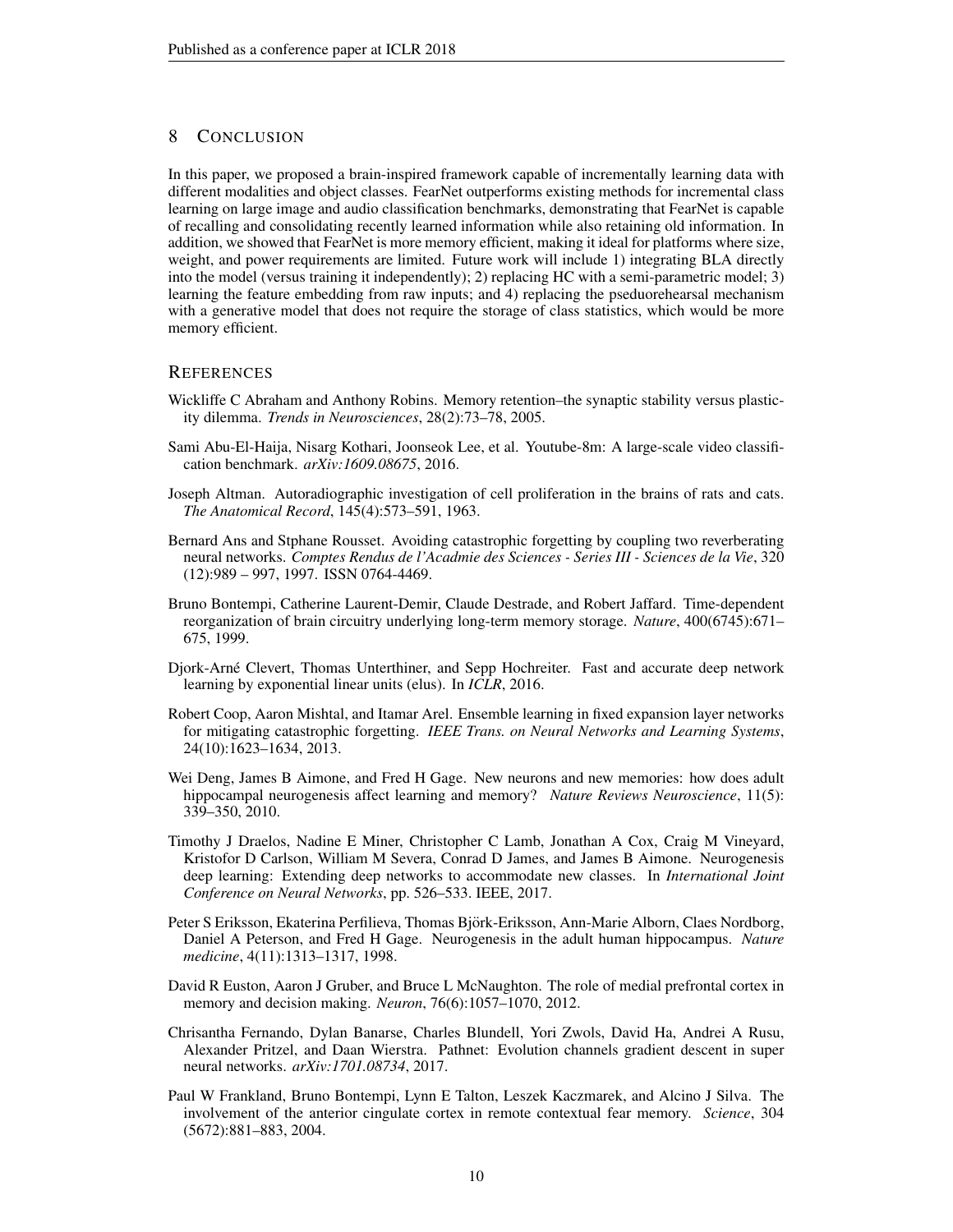- <span id="page-10-12"></span>Robert M French. Pseudo-recurrent connectionist networks: An approach to the 'sensitivitystability' dilemma. *Connection Science*, 9(4):353–380, 1997.
- <span id="page-10-3"></span>Robert M French. Catastrophic forgetting in connectionist networks. *Trends in Cognitive Sciences*, 3(4):128–135, 1999.
- <span id="page-10-11"></span>Steffen Gais, Geneviève Albouy, Mélanie Boly, Thien Thanh Dang-Vu, Annabelle Darsaud, Martin Desseilles, Géraldine Rauchs, Manuel Schabus, Virginie Sterpenich, Gilles Vandewalle, et al. Sleep transforms the cerebral trace of declarative memories. *Proceedings of the National Academy of Sciences*, 104(47):18778–18783, 2007.
- <span id="page-10-14"></span>Jort F. Gemmeke, Daniel P. W. Ellis, Dylan Freedman, Aren Jansen, Wade Lawrence, R. Channing Moore, Manoj Plakal, and Marvin Ritter. Audio set: An ontology and human-labeled dataset for audio events. In *ICASSP*, New Orleans, LA, 2017.
- <span id="page-10-8"></span>Alexander Gepperth and Cem Karaoguz. A bio-inspired incremental learning architecture for applied perceptual problems. *Cognitive Computation*, 8(5):924–934, 2016.
- <span id="page-10-17"></span>AJ Gillies. *The Stability/Plasticity Dilemma in Self-organising Neural Networks*. PhD thesis, MSc Thesis, Computer Science Department, University of Otago, New Zealand, 1991.
- <span id="page-10-16"></span>Xavier Glorot and Yoshua Bengio. Understanding the difficulty of training deep feedforward neural networks. In *Proceedings of the Thirteenth International Conference on Artificial Intelligence and Statistics*, pp. 249–256, 2010.
- <span id="page-10-6"></span>Ian J Goodfellow, Mehdi Mirza, Da Xiao, Aaron Courville, and Yoshua Bengio. An empirical investigation of catastrophic forgetting in gradient-based neural networks. *arXiv:1312.6211*, 2013.
- <span id="page-10-15"></span>Kaiming He, Xiangyu Zhang, Shaoqing Ren, and Jian Sun. Deep residual learning for image recognition. In *CPVR*, pp. 770–778, 2016.
- <span id="page-10-4"></span>P Hetherington and Mark S Seidenberg. Is there catastrophic interference in connectionist networks. In *Proceedings of the 11th annual conference of the cognitive science society*, volume 26, pp. 33. Erlbaum Hillsdale, NJ, 1989.
- <span id="page-10-2"></span>Ronald Kemker, Marc McClure, Angelina Abitino, Tyler Hayes, and Christopher Kanan. Measuring catastrophic forgetting in neural networks. In *AAAI*, 2018.
- <span id="page-10-7"></span>James Kirkpatrick, Razvan Pascanu, Neil Rabinowitz, Joel Veness, et al. Overcoming catastrophic forgetting in neural networks. *Proc. of the National Academy of Sciences*, pp. 201611835, 2017.
- <span id="page-10-10"></span>Takashi Kitamura, Sachie K Ogawa, Dheeraj S Roy, Teruhiro Okuyama, Mark D Morrissey, Lillian M Smith, Roger L Redondo, and Susumu Tonegawa. Engrams and circuits crucial for systems consolidation of a memory. *Science*, 356(6333):73–78, 2017.
- <span id="page-10-0"></span>Alex Krizhevsky, Ilya Sutskever, and Geoffrey E Hinton. Imagenet classification with deep convolutional neural networks. In *Advances in Neural Information Processing Systems 25*, pp. 1097– 1105, 2012.
- <span id="page-10-18"></span>Fei Tony Liu, Kai Ming Ting, and Zhi-Hua Zhou. Isolation forest. In *Data Mining, 2008. ICDM'08. Eighth IEEE International Conference on*, pp. 413–422. IEEE, 2008.
- <span id="page-10-9"></span>James L McClelland, Bruce L McNaughton, and Randall C O'reilly. Why there are complementary learning systems in the hippocampus and neocortex: insights from the successes and failures of connectionist models of learning and memory. *Psychological review*, 102(3):419, 1995.
- <span id="page-10-1"></span>Michael McCloskey and Neal J Cohen. Catastrophic interference in connectionist networks: The sequential learning problem. *Psychology of learning and motivation*, 24:109–165, 1989.
- <span id="page-10-13"></span>Gina R Poe. Sleep is for forgetting. *Journal of Neuroscience*, 37(3):464–473, 2017.
- <span id="page-10-5"></span>Björn Rasch and Jan Born. About sleeps role in memory. *Physiological reviews*, 93(2):681–766, 2013.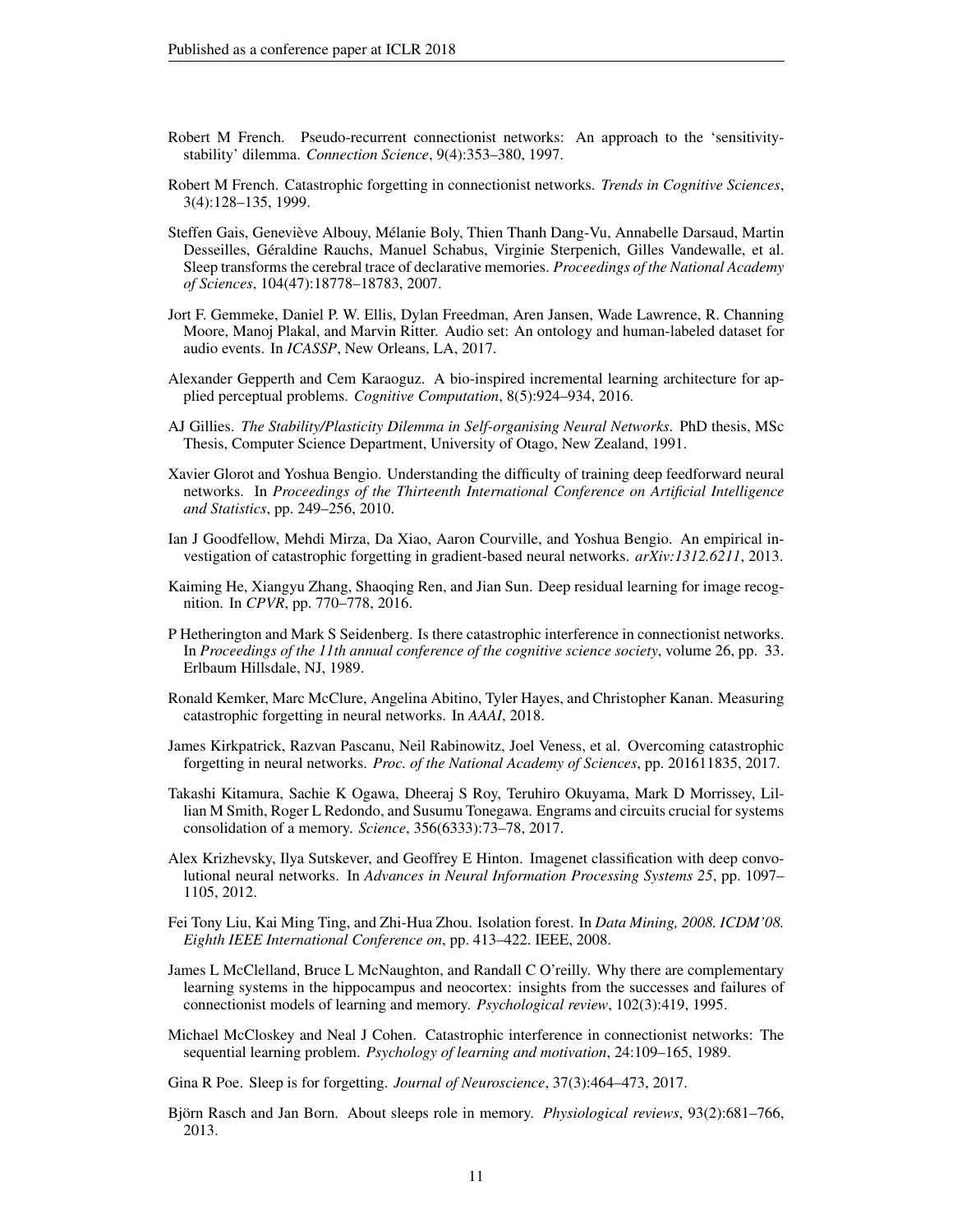- <span id="page-11-5"></span>Antti Rasmus, Mathias Berglund, Mikko Honkala, Harri Valpola, and Tapani Raiko. Semisupervised learning with ladder networks. In *NIPS*, pp. 3546–3554, 2015.
- <span id="page-11-1"></span>Sylvestre-Alvise Rebuffi, Alexander Kolesnikov, and Christoph H Lampert. iCaRL: Incremental classifier and representation learning. In *CVPR*, 2017.
- <span id="page-11-0"></span>Anthony Robins. Catastrophic forgetting, rehearsal and pseudorehearsal. *Connection Science*, 7(2): 123–146, 1995.
- <span id="page-11-10"></span>Peter J Rousseeuw and Katrien Van Driessen. A fast algorithm for the minimum covariance determinant estimator. *Technometrics*, 41(3):212–223, 1999.
- <span id="page-11-9"></span>Bernhard Schölkopf, John C. Platt, John C. Shawe-Taylor, Alex J. Smola, and Robert C. Williamson. Estimating the support of a high-dimensional distribution. *Neural Comput.*, 13(7):1443–1471, July 2001.
- <span id="page-11-4"></span>Donald F Specht. Probabilistic neural networks. *Neural networks*, 3(1):109–118, 1990.
- <span id="page-11-2"></span>A Takashima, Karl Magnus Petersson, F Rutters, I Tendolkar, O Jensen, MJ Zwarts, BL Mc-Naughton, and G Fernandez. Declarative memory consolidation in humans: a prospective functional magnetic resonance imaging study. *Proceedings of the National Academy of Sciences of the United States of America*, 103(3):756–761, 2006.
- <span id="page-11-3"></span>Philippe Taupin and Fred H Gage. Adult neurogenesis and neural stem cells of the central nervous system in mammals. *Journal of neuroscience research*, 69(6):745–749, 2002.
- <span id="page-11-6"></span>P. Welinder, S. Branson, T. Mita, C. Wah, F. Schroff, S. Belongie, and P. Perona. Caltech-UCSD Birds 200. Technical Report CNS-TR-2010-001, California Institute of Technology, 2010.
- <span id="page-11-7"></span>Seung-Schik Yoo, Peter T Hu, Ninad Gujar, Ferenc A Jolesz, and Matthew P Walker. A deficit in the ability to form new human memories without sleep. *Nature Neuroscience*, 10(3):385–392, 2007.

# A SUPPLEMENTAL MATERIAL

#### A.1 MODEL HYPERPARAMETERS

Table [S1](#page-11-8) shows the training parameters for the FearNet model for each dataset. We also experimented with various dropout rates, weight decay, and various activation functions; however, weight decay did not work well with FearNet's mPFC.

| <b>Hyperparameter</b>                   | <b>Values</b>                                                          |
|-----------------------------------------|------------------------------------------------------------------------|
| Learning Rate                           | $2 \cdot 10^{-3}$                                                      |
| Mini-Batch Size                         | 450 (AudioSet & CIFAR-100)<br>200 (CUB-200)                            |
| mPFC Base-Knowledge Epochs              | 1,000                                                                  |
| <b>Memory Consolidation Epochs</b>      | 60                                                                     |
| <b>BLA</b> Training Epochs              | 20                                                                     |
| Hidden Layer Size                       | CIFAR-100: [140, 130]<br>CUB-200: $[350, 300]$<br>AudioSet: [300, 100] |
| Sleep Frequency                         | 10 (see Sec. 6.2)                                                      |
| Dropout Rate                            | 0.25                                                                   |
| Unsupervised Loss Weights ( $\lambda$ ) | $[10^4, 1.0, 0.1]$                                                     |
| <b>Hidden Layer Activation</b>          | <b>Exponential Linear Units</b>                                        |
| Weight Decay                            | 0.0                                                                    |

## <span id="page-11-8"></span>Table S1: FearNet Training Parameters

Table [S2](#page-12-0) shows the training parameters for the iCaRL framework used in this paper. We adapted the code from the author's GitHub page for our own experiments. The ResNet-18 convolutional neural network was replaced with a fully-connected neural network. We experimented with various regularization strategies to increase the initial base-knowledge accuracy with weight decay working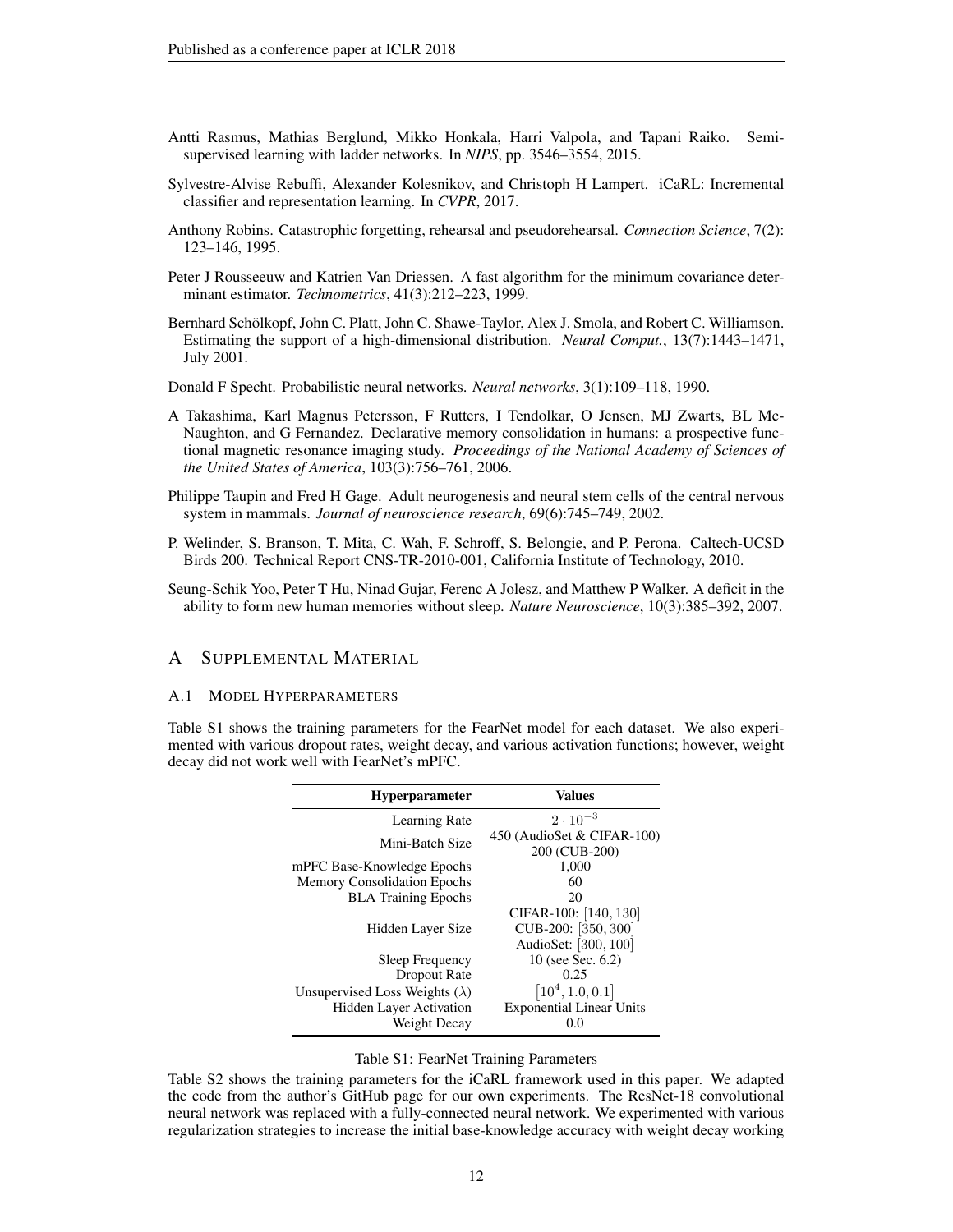| <b>Hyperparameter</b>     | Values                                     |
|---------------------------|--------------------------------------------|
| Learning Rate             | $2 \cdot 10^{-3}$                          |
| Mini-Batch Size           | 450                                        |
| Exemplars per Class (EPC) | 20                                         |
| Hidden Layer Size         | 64-1024                                    |
| Number of Hidden Layers   | $2 - 4$                                    |
| Dropout Rate              | [0.5, 0.75, 1.00]                          |
| Hidden Layer Activation   | ReLU                                       |
| Weight Decay              | $[0.0, 10^{-5}, 10^{-4}, 5 \cdot 10^{-4}]$ |

the best. The values that are given as a range of values are the hyperparameter search spaces.

# <span id="page-12-0"></span>Table S2: iCaRL Training Parameters

Table [S3](#page-12-1) shows the training parameters for GeppNet and GeppNet+STM. Parameters not listed here are the default parameters defined by [Gepperth & Karaoguz](#page-10-8) [\(2016\)](#page-10-8). The values that are given as a range of values are the hyperparameter search spaces.

| <b>Hyperparameter</b>                                         | <b>Values</b>  |
|---------------------------------------------------------------|----------------|
| SOM Lattice Shape $(N)$                                       | 20-36          |
| Non-Linearity Suppression Threshold $(\theta)$                | $0.1 - 0.75$   |
| Incremental Class Learning Iterations $(T_{inc2} - T_{inc1})$ | [2,000,20,000] |

#### <span id="page-12-3"></span>Table S3: GeppNet Training Parameters

Table [S4](#page-12-2) shows the training parameters for the Fixed Expansion Layer (FEL). The number of units in the FEL layer is given by

<span id="page-12-1"></span>FEL Units = 
$$
\frac{H^2 + HK}{K}
$$
 (6)

where  $H$  is the number of units in the first hidden-layer and  $K$  is the maximum number of classes in the dataset. The values that are given as a range of values are the hyperparameter search spaces.

| <b>Hyperparameter</b>   | <b>Values</b>  |
|-------------------------|----------------|
| Hidden Layer Size $(H)$ | 64-1800        |
| <b>FEL Layer Size</b>   | See Equation 6 |
| Number of Hidden Layers |                |
| Mini-Batch Size         | x              |
| Initial Learning Rate   | $10^{-2}$      |

<span id="page-12-2"></span>

## A.2 ICARL PERFORMANCE WITH MORE EXEMPLARS

Table [S5](#page-13-0) provides additional experimental results for when there are more exemplars per class (EPC) for the iCaRL framework. [Rebuffi et al.](#page-11-1) [\(2017\)](#page-11-1) used 20 EPC in their original paper; however, we increased the number to 100 EPC to see if storing more training data helped iCaRL. Although a higher EPC does increase iCaRL performance, it still does not outperform FearNet. Note that CUB-200 only has about 30 training samples per class, so iCaRL is storing the entire training set for 100 EPC. Our main results use the default value of 20.

# A.3 BLA VARIANTS

Our BLA model is a classifier that determines whether a prediction should be made using HC (recent memory) or mPFC (remote memory). An alternative approach would be to use an outlier detection algorithm that determines whether the data being processed by a sub-network is an outlier for that sub-network and should therefore be processed by the other sub-network. To explore this alternative BLA formulation, we experimented with three outlier detection algorithms: 1) one-class support vector machine (SVM) (Schölkopf et al., 2001), 2) determining if the data fits into a Gaussian distribution using a minimum covariance determinant estimation (i.e., elliptical envelope) [\(Rousseeuw](#page-11-10)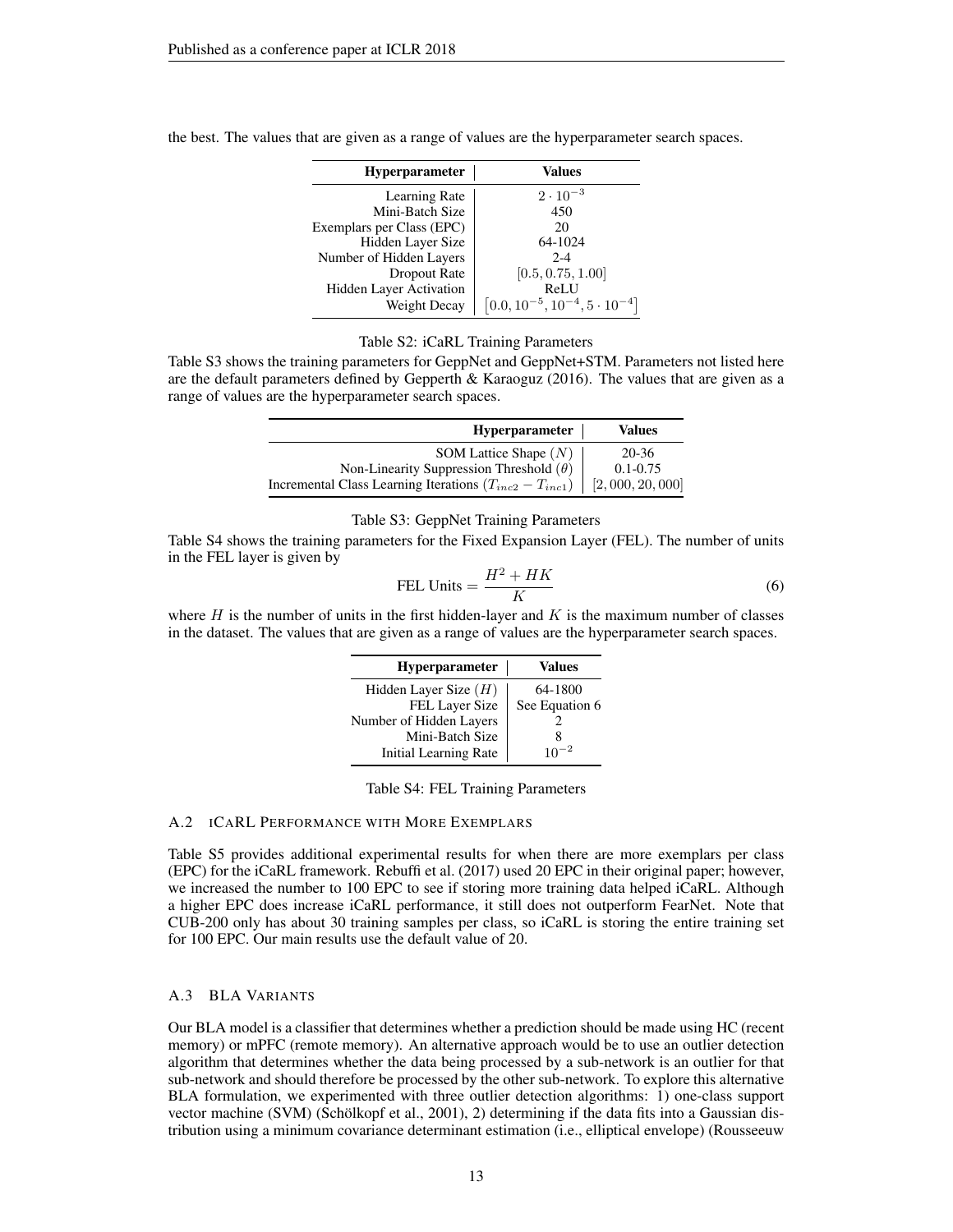| Model                                                                                    | CIFAR-100 |  | <b>CUB-200</b> |                                                                                                                                                                                                                                     |  | AudioSet |  |  | Mean |  |  |
|------------------------------------------------------------------------------------------|-----------|--|----------------|-------------------------------------------------------------------------------------------------------------------------------------------------------------------------------------------------------------------------------------|--|----------|--|--|------|--|--|
|                                                                                          |           |  |                | $\left \Omega_{base}\right\rangle \Omega_{new}$ $\Omega_{all}\left \Omega_{base}\right\rangle \Omega_{new}$ $\Omega_{all}\left \Omega_{base}\right\rangle \Omega_{new}$ $\Omega_{all}\left \Omega_{base}\right\rangle \Omega_{all}$ |  |          |  |  |      |  |  |
| iCaRL (20 EPC)   0.746 0.807 0.749   0.942 0.547 0.864   0.740 0.487 0.733   0.801 0.782 |           |  |                |                                                                                                                                                                                                                                     |  |          |  |  |      |  |  |
| iCaRL (100 EPC) 0.842 0.719 0.822 0.951 0.554 0.882 0.820 0.419 0.771 0.871 0.825        |           |  |                |                                                                                                                                                                                                                                     |  |          |  |  |      |  |  |
| FearNet                                                                                  |           |  |                | $\vert 0.927 \; 0.824 \; 0.947 \vert 0.924 \; 0.598 \; 0.891 \vert 0.962 \; 0.455 \; 0.932 \vert 0.938 \; 0.923$                                                                                                                    |  |          |  |  |      |  |  |

<span id="page-13-0"></span>Table S5: iCaRL's performance when the stored EPC is increased from 20 to 100.

[& Driessen, 1999\)](#page-11-10), and 3) the isolation forest [\(Liu et al., 2008\)](#page-10-18). All three of these methods set a rejection criterion for if the test sample exists in HC; whereas the binary MLP reports a probability on how likely the test sample resides in HC. Table [S6](#page-13-1) compares these individual methods. Isolation Forest and Elliptic Envelope seem to prefer the data in HC, one-class SVM prefers the data in mPFC, and our binary MLP worked best at choosing the correct sub-network to use.

| <b>BLA Method</b> $\Omega_{base}$ $\Omega_{new}$ $\Omega_{all}$                                                                                                          |  |  |
|--------------------------------------------------------------------------------------------------------------------------------------------------------------------------|--|--|
| <b>Isolation Forest</b> 0.328 0.823 0.368<br><b>Elliptic Envelope</b> 0.518 0.823 0.541<br><b>One-Class SVM</b> 0.718 0.433 0.702<br><b>Binary MLP</b> 0.927 0.924 0.947 |  |  |
|                                                                                                                                                                          |  |  |
|                                                                                                                                                                          |  |  |
|                                                                                                                                                                          |  |  |

<span id="page-13-3"></span><span id="page-13-1"></span>Table S6: Performance of different BLA variants.

## A.4 FEARNET ALGORITHM

Pseudocode for FearNet's training and prediction algorithms are given in Algorithms [1](#page-13-2) and [2](#page-13-3) respectively. The variables match the ones defined in the paper.

| <b>Algorithm 1: FearNet Training</b>                                                                                                                                                                                                                                                                                                                                                                                                                                       | <b>Algorithm 2: FearNet Prediction</b>                                                                                                                                                                                                                                                                                                           |
|----------------------------------------------------------------------------------------------------------------------------------------------------------------------------------------------------------------------------------------------------------------------------------------------------------------------------------------------------------------------------------------------------------------------------------------------------------------------------|--------------------------------------------------------------------------------------------------------------------------------------------------------------------------------------------------------------------------------------------------------------------------------------------------------------------------------------------------|
| Data: $X,y$<br>Classes/Study-Sessions: T;<br>K: Sleep Frequency;<br>Initialize mPFC with base-knowledge;<br>Store $\mu_t$ , $\Sigma_t$ for each class in the base-knowledge;<br>for $c \leftarrow T/2$ to T do<br>Store $X, y$ for class c in HC;<br>if $c \mathcal{C} K == 0$ then<br>Fine-tune mPFC with $X, y$ in HC and pseudo-<br>examples generated by mPFC decoder;<br>Update $\mu_t$ , $\Sigma_t$ for all classes seen so far;<br>Clear HC:<br>else<br>Update BLA: | Data: $X$<br>$A(\mathbf{X}) \leftarrow P_{BLA} (C = 1 \mathbf{X});$<br>$\psi \leftarrow \frac{\max_k P_{HC}(C=k \mathbf{X})A(\mathbf{X})}{1-A(\mathbf{X})};$<br>if $\psi > \max_k P_{mPFC}$ $(C = k \mathbf{X})$ then<br>return<br>$\arg \max_{k'} P_{HC}$ ( $C = k' \mathbf{X}$ );<br>else<br>return<br>$\arg \max_{k'} P_{mPFC}$ $(C = k' X);$ |

### <span id="page-13-2"></span>A.5 MULTI-MODAL LEARNING EXPERIMENT

Fig. [S1](#page-14-0) shows the plots for the multi-modal experiments in Sec. [6.2.](#page-7-0) The three base-knowledge experiments were 1) CIFAR-100 is the base-knowledge and AudioSet is trained incrementally, 2) AudioSet is the base-knowledge and then AudioSet is trained incrementally, and 3) the base-knowledge is a 50/50 mix of the two datasets and then the remaining classes are trained incrementally. For all three base-knowledge experiments, we show the mean-class accuracy on the base-knowledge and the entire test set. FearNet works well when it adequately learns the base-knowledge (Experiment #1 and #3); however, when FearNet learns it poorly, incremental learning deteriorates.

A.6 BASE-KNOWLEDGE EFFECT ON PERFORMANCE

Fig. [S2](#page-15-0) shows the effect of the base-knowledge's size on FearNet's performance. As expected,  $\Omega_{base}$ increases because there are not as many sleep phases to overwrite existing base-knowledge.  $\Omega_{new}$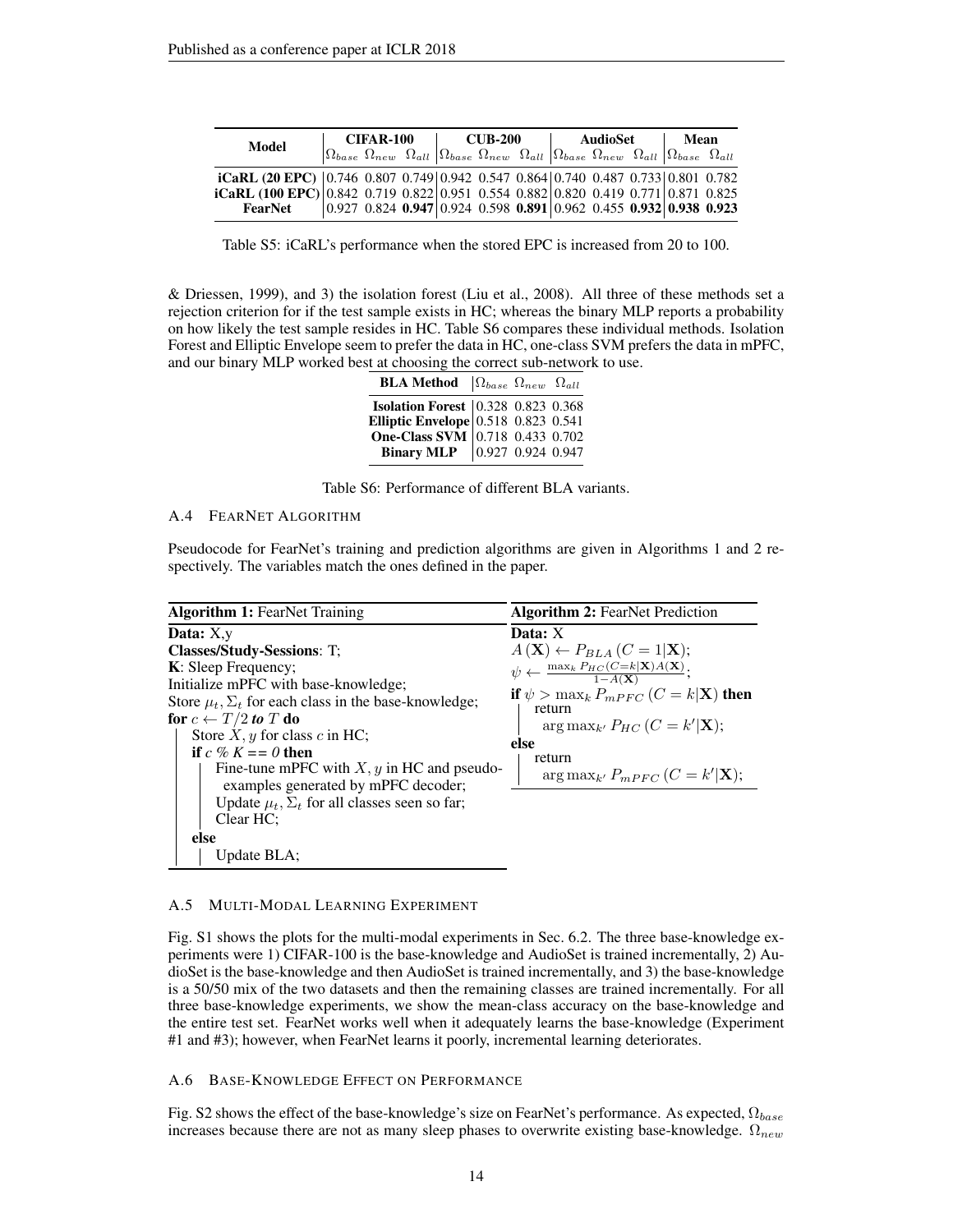

<span id="page-14-0"></span>Figure S1: Detailed plots for the multi-modal experiment. The top row is when the base-knowledge was CIFAR-100, the middle row is when the base-knowledge was AudioSet, and the bottom row is when the base-knowledge was a 50/50 mix from the two datasets. The left column represents the mean-class accuracy on the base-knowledge test set and the right column computes mean-class accuracy on the entire test set.

remains relatively even because the size of the base-knowledge has no effect on the HC model's ability to immediately recall new information; however, there is a very slight decrease that corresponds to the BLA model erroneously favoring mPFC in a few cases. Most importantly,  $\Omega_{all}$  sees an increase in performance because; like  $\Omega_{base}$ , there are not as many sleep phases to perturb older memories in mPFC.